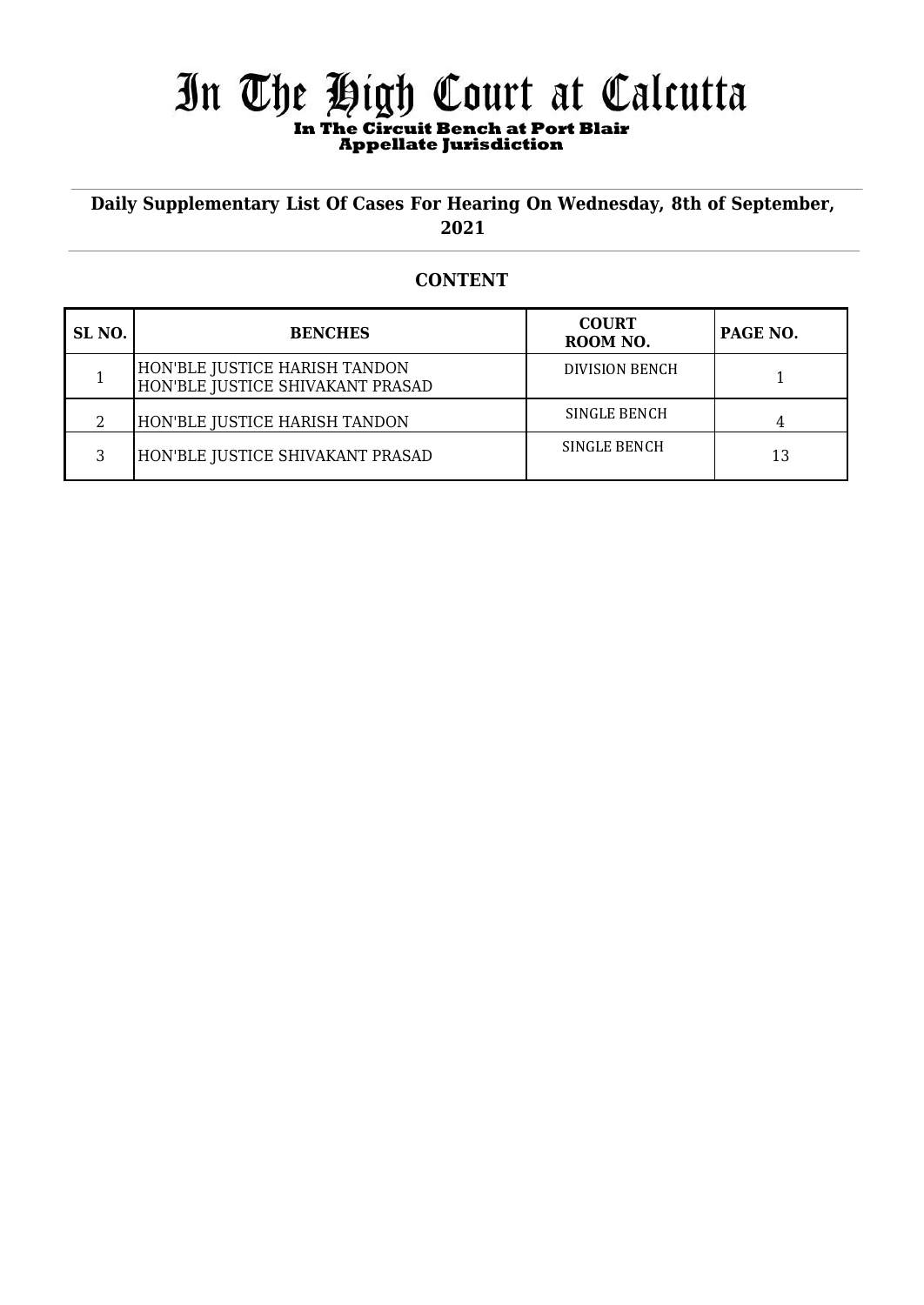

# Calcutta High Court

# **In The Circuit Bench at Port Blair**

# **Appellate Side**

**DAILY CAUSELIST For Wednesday The 8 th September 2021**

**COURT NO. 1**

## **DIVISION BENCH (DB)**

**HON'BLE JUSTICE HARISH TANDON HON'BLE JUSTICE SHIVAKANT PRASAD**

#### **FOR JUDGMENT**

| FMAT/2/2021                | SHIV CHARAN MAJHI AND<br>OTHERS<br>VS<br>RADHA BAI | KMB JAYAPAL | N.A.KHAN,<br>R.K.NANDY |
|----------------------------|----------------------------------------------------|-------------|------------------------|
| -------------------------- |                                                    |             |                        |

IA NO: CAN/2/2021, CAN/1/2021

#### **FOR ADMISSION**

| SAT/1/2021 | KHITISH MALLICK                   | ANIL KUMAR         |
|------------|-----------------------------------|--------------------|
|            | VS                                | <b>CHAKRABORTY</b> |
|            | LAKHAN HALDER AND<br><b>OTHES</b> |                    |
|            |                                   |                    |

IA NO: CAN/1/2021, CAN/2/2021

### **APPLICATION**

| MA/7/2021     | THE LIEUTENANT          | KRISHNA RAO |
|---------------|-------------------------|-------------|
| IN WP 11/2021 | GOVERNOR AND ANR.       |             |
|               | VS.                     |             |
|               | NANI GOPAL DAS AND ANR. |             |

IA NO: CAN/1/2021

| 4 | MA/18/2021<br>IN WP 178/2021 | G.MOHAN DAS<br>VS              | G.BINNU KUMAR |
|---|------------------------------|--------------------------------|---------------|
|   |                              | THE EXCISE<br>COMMISSIONER AND |               |
|   |                              | <b>OTHERS</b>                  |               |

### IA NO: CAN/2/2021, CAN/1/2021

| .5 | MA/21/2021     | M/S DIAGNOSTIC   | VISHAL KUMAR  |
|----|----------------|------------------|---------------|
|    | IN WP 145/2020 | <b>SOLUTIONS</b> | <b>BISWAS</b> |
|    |                | VS               |               |
|    |                | THE LIEUTENANT   |               |
|    |                | <b>GOVERNOR</b>  |               |

#### **FOR HEARING**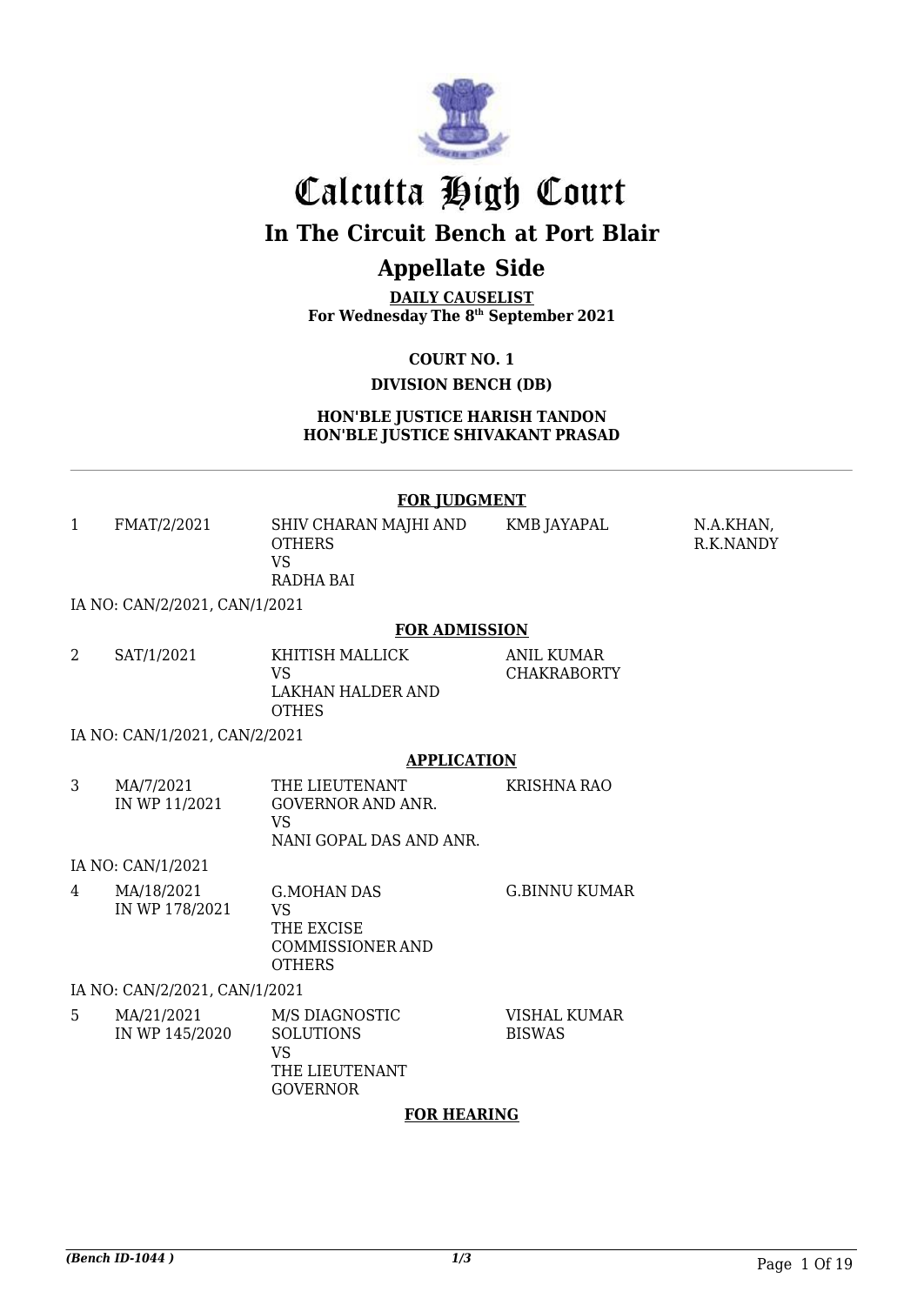|    |                              | - DAILY CAUSELIST COURT NO 1-FOR WEDNESDAY THE 8TH SEPTEMBER 2021  HIGH COURT OF CALCUTTA - 2                             |                      |                                      |
|----|------------------------------|---------------------------------------------------------------------------------------------------------------------------|----------------------|--------------------------------------|
| 6  | MA/6/2018<br>IN WP 163/2016  | THE ANDAMAN AND<br>NICOBAR ADMINISTRATION<br>AND ORS.<br><b>VS</b><br>SHYAMAL CHOWDHURY                                   | <b>KRISHNA RAO</b>   |                                      |
|    | IA NO: CAN/1/2021            |                                                                                                                           |                      |                                      |
| 7  | CRA/1/2019                   | <b>BAIRUS KERKETTA</b><br><b>VS</b><br>THE STATE                                                                          | D.ILANGO             | <b>KRISHNA RAO</b>                   |
| 8  | FA/1/2019                    | <b>ASHIM NANDI</b><br><b>VS</b><br><b>RINA BEPARI</b>                                                                     | <b>ANJILI NAG</b>    | RINA BEPARI IN<br><b>PERSON</b>      |
| 9  | FMAT/4/2019                  | THE EXECUTIVE ENGINEER<br><b>VS</b><br>C.V.THOMAS                                                                         | <b>KRISHNA RAO</b>   | <b>GOPALA BINNU</b><br><b>KUMAR</b>  |
| 10 | CRA/7/2019                   | THE STATE<br><b>VS</b><br>A.MOHAN @ VELU                                                                                  | <b>KRISHNA RAO</b>   | <b>RAKESH PAL</b><br><b>GOBIND</b>   |
|    | IA NO: CRAN/1/2021           |                                                                                                                           |                      |                                      |
| 11 | CRA/8/2019                   | <b>KARTICK SAHA</b><br><b>VS</b><br>THE STATE                                                                             | <b>KRISHNA RAO</b>   | A.S.ZINU                             |
| 12 | WP.CT/90/2019                | <b>SELVARAJ RAJU</b><br><b>VS</b><br>UNION OF INDIA AND ORS.                                                              | K.SABIR              | <b>SIVABALAN</b>                     |
| 13 | FAT/3/2020                   | <b>A.SELVAKUMAR VS</b><br>S.BHUVANESHWARI                                                                                 | K.M.B.JAYAPAL        |                                      |
| 14 | MA/8/2020<br>IN WP 276/2019  | M/S SOORAJ TRADERS<br><b>VS</b><br>ANDAMAN AND NICOBAR<br>ADMINISTRATION AND<br>ORS.                                      | <b>V.D.SIVABALAN</b> | <b>TULSI LALL</b>                    |
| 15 | MA/9/2020                    | THE HON'BLE LT.<br><b>GOVERNOR AND ORS.</b><br><b>VS</b><br>ANDAMAN SARVAJANIK<br>NIRMAN VIBAGH MAZDOOR<br>SANGH AND ORS. | <b>KRISHNA RAO</b>   | <b>GOPALA BINNU</b><br><b>KUMAR</b>  |
|    | wt16 MA/10/2020              | THE GENERAL MANAGER<br><b>VS</b><br>R.ALANGARAM AND SONS<br>AND ORS.                                                      | <b>ANJILI NAG</b>    | <b>GOPALA BINNU</b><br><b>KUMAR</b>  |
|    | wt17 WPA/162/2019            | THE DEPUTY<br><b>CONSERVATOR OF</b><br><b>FORESTS</b><br><b>VS</b><br>P.TATA RAO AND OTHERS                               | <b>KRISHNA RAO</b>   | <b>GOPALA BINNU</b><br><b>KUMAR</b>  |
| 18 | MA/17/2020<br>IN WP 269/2019 | LAKHI KUMARI MONDAL<br><b>VS</b><br>THE LIEUTENANT<br><b>GOVERNOR AND ORS.</b>                                            | MOHD. TABRAIZ        | KRISHNA RAO, ARUL<br><b>PRASANTH</b> |

IA NO: CAN/2/2021, CAN/1/2021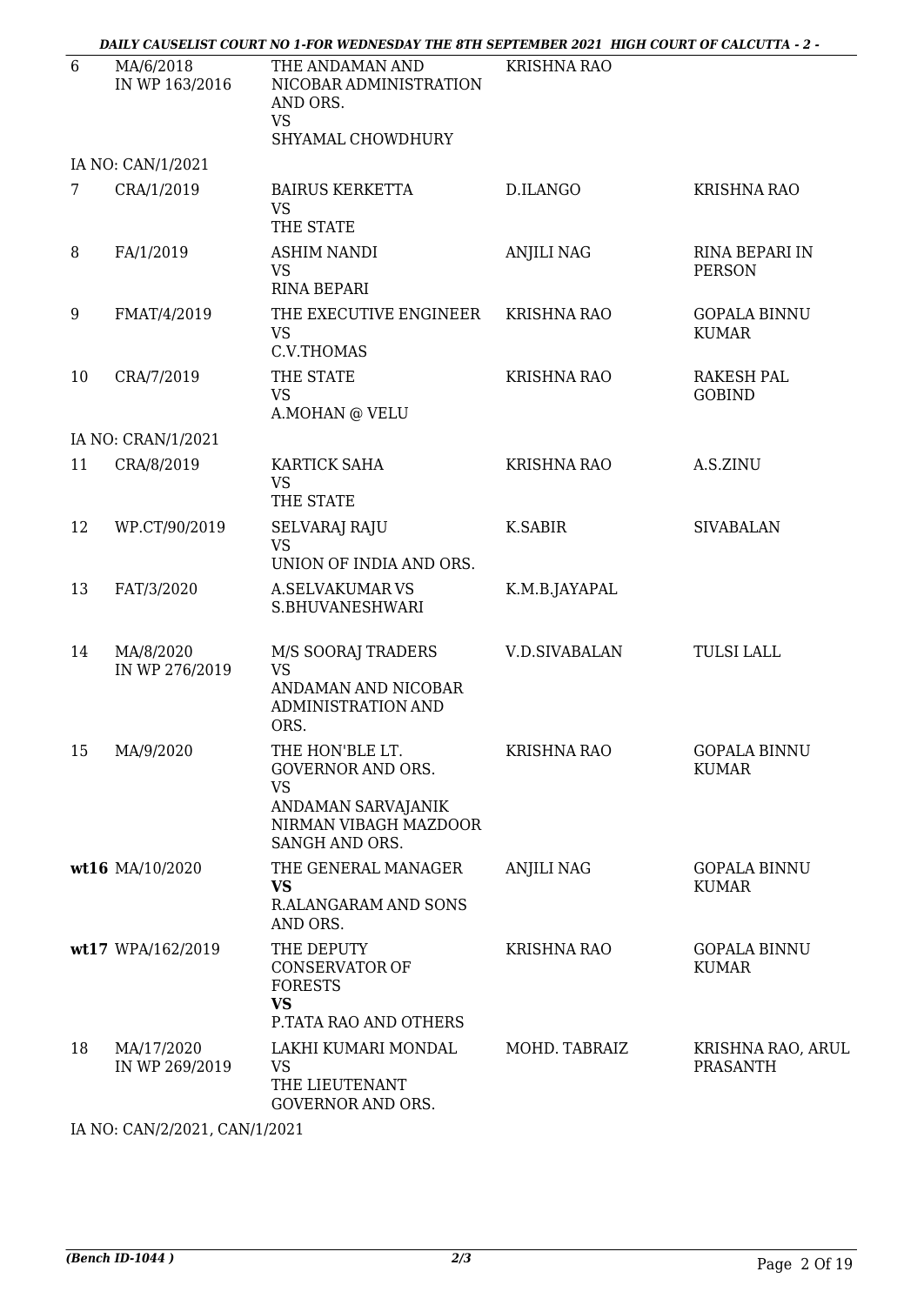*DAILY CAUSELIST COURT NO 1-FOR WEDNESDAY THE 8TH SEPTEMBER 2021 HIGH COURT OF CALCUTTA - 3 -*

| 19 | MA/31/2020<br>IN WP 293/2018 | PORT BLAIR MUNICIPAL<br>COUNCIL AND ORS.<br><b>VS</b><br>A.SUBRAMANIAM                                                         | <b>ARUL PRASANTH</b>                | <b>G.BINNU KUMAR</b>                 |
|----|------------------------------|--------------------------------------------------------------------------------------------------------------------------------|-------------------------------------|--------------------------------------|
| 20 | MA/34/2020                   | THE LIEUTENANT<br><b>GOVERNOR AND ORS.</b><br><b>VS</b><br>CAPT. ALAGURAJ AND ORS.                                             | <b>KRISHNA RAO</b>                  | <b>ANJILI NAG</b>                    |
|    | IA NO: CAN/1/2021            |                                                                                                                                |                                     |                                      |
| 21 | WP.CT/51/2020                | THE LIEUTENANT<br><b>GOVERNOR AND ORS.</b><br><b>VS</b><br>P. KATHIRESAN AND ANR.                                              | <b>KRISHNA RAO</b>                  | <b>G. BINNU KUMAR</b>                |
| 22 | WPA(P)/81/2020               | ANDAMAN CHAMBER OF<br><b>COMMERCE AND INDUSTRY</b><br><b>VS</b>                                                                | MD. TABRAIZ                         | <b>ARUL PRASANTH</b>                 |
|    |                              | THE LIEUTENANT<br><b>GOVERNOR AND ORS.</b>                                                                                     |                                     |                                      |
|    | wt23 WPA(P)/84/2020          | ANDAMAN AND NICOBAR<br><b>ISLANDS REAL ESTATE</b><br><b>ASSOCIATION</b><br>VS<br>THE LIEUTENANT<br><b>GOVERNOR</b>             | MD. TABRAIZ                         | <b>ARUL PRASANTH</b>                 |
| 24 | WPA(P)/82/2020               | P.KANNAN<br><b>VS</b><br>THE LIEUTENANT<br><b>GOVERNOR AND ORS.</b>                                                            | K.M.B JAYAPAL                       | <b>KRISHNA RAO</b>                   |
| 25 | WP.CT/132/2020               | THE LIEUTENANT<br><b>GOVERNOR AND ORS.</b><br><b>VS</b><br>D.C.SUBRAMANYAM AND<br>ORS.                                         | <b>KRISHNA RAO</b>                  | PHATIK CHANDRA<br><b>DAS</b>         |
| 26 | MAT/739/2020                 | COASTAL SEAWAYS ISLAND<br>PVT. LTD. AND ANR.<br><b>VS</b><br>ANDAMAN AND NICOBAR<br>STATE COOPERATIVE BANK<br>LIMITED AND ANR. | <b>GOPALA BINNU</b><br><b>KUMAR</b> | K.V.VISWANATHAN,<br><b>U.S.MENON</b> |
|    | IA NO: CAN/1/2021            |                                                                                                                                |                                     |                                      |
| 27 | FAT/1/2021                   | RAM CHANDER<br><b>VS</b><br><b>ANANTA</b>                                                                                      | <b>ANJILI NAG</b>                   | KMB JAYAPAL                          |
| 28 | MA/5/2021                    | THESLEEMA M.K.<br><b>VS</b><br>ANDAMAN AND NICOBAR<br>ADMINISTRATION AND<br>ORS.                                               | N.A.KHAN                            | <b>KRISHNA RAO</b>                   |

IA NO: CAN/1/2021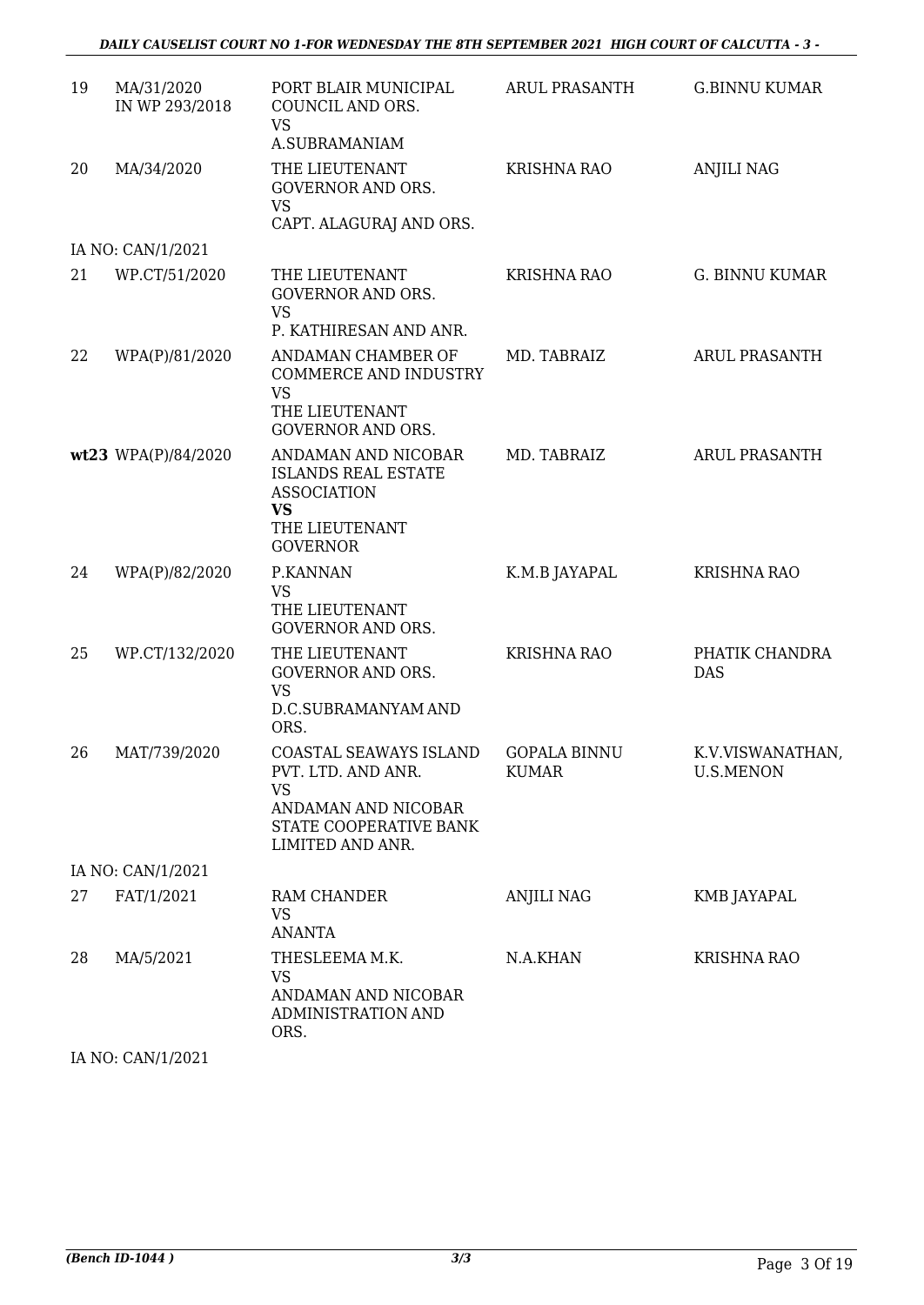

# Calcutta High Court

# **In The Circuit Bench at Port Blair**

# **Appellate Side**

**DAILY CAUSELIST For Wednesday The 8 th September 2021**

## **COURT NO. 1**

## **SINGLE BENCH ((SB))**

## **HON'BLE JUSTICE HARISH TANDON**

#### **TO BE MENTIONED**

| $\mathbf{1}$   | WPA/191/2021                 | M/S. BLUE CHIP<br>CONSULTANCY SERVICE AN<br><b>ANOTHER</b><br><b>VS</b><br>THE CHIEF ENGINEER AND<br>ADMINISTRATOR AND<br><b>ANOTHER</b> | <b>ANJILI NAG</b> |                             |
|----------------|------------------------------|------------------------------------------------------------------------------------------------------------------------------------------|-------------------|-----------------------------|
| $\overline{2}$ | WPA/204/2021                 | <b>FATHIMA YUSUF</b><br><b>VS</b><br>THE ANDAMAN AND<br>NICOBAR ADMINISTRATION<br>AND ORS.                                               | <b>ANJILI NAG</b> |                             |
|                |                              | <b>MOTION</b>                                                                                                                            |                   |                             |
| 3              | WPA/214/2021<br>(1st Matter) | <b>JAYDEV BAIRAGI AND</b><br><b>ANOTHER</b><br><b>VS</b><br>THE ANDAMAN AND<br>NICOBAR ADMINISTRATION<br><b>AND OTHERS</b>               | S.K.GOLDER        | <b>KRISHNA RAO</b>          |
| 4              | CO/11/2021                   | <b>MIRA BISWAS</b><br><b>VS</b><br><b>SMTI. NIVA ROY</b>                                                                                 | N,A,KHAN          |                             |
| 5              | WPA/58/2021                  | KAUSHALYA DEVI<br><b>VS</b><br>THE LIEUTENANT<br><b>GOVERNOR AND ORS.</b>                                                                | K. M. B. JAYAPAL  | KRISHNA RAO,<br>A.K.MANDAL  |
| 6              | WPA/59/2021                  | M.HEERA KUNWAR<br><b>VS</b><br>THE LIEUTENANT<br><b>GOVERNOR AND ORS.</b>                                                                | K.M.B. Jayapal    | AJAY KUMAR<br><b>MANDAL</b> |
| 7              | WPA/60/2021                  | PREM KUMARI<br><b>VS</b><br>THE LIEUTENANT<br>GOVERNOR AND ORS.                                                                          | K.M.B.JAYAPAL     | <b>KRISHNA RAO</b>          |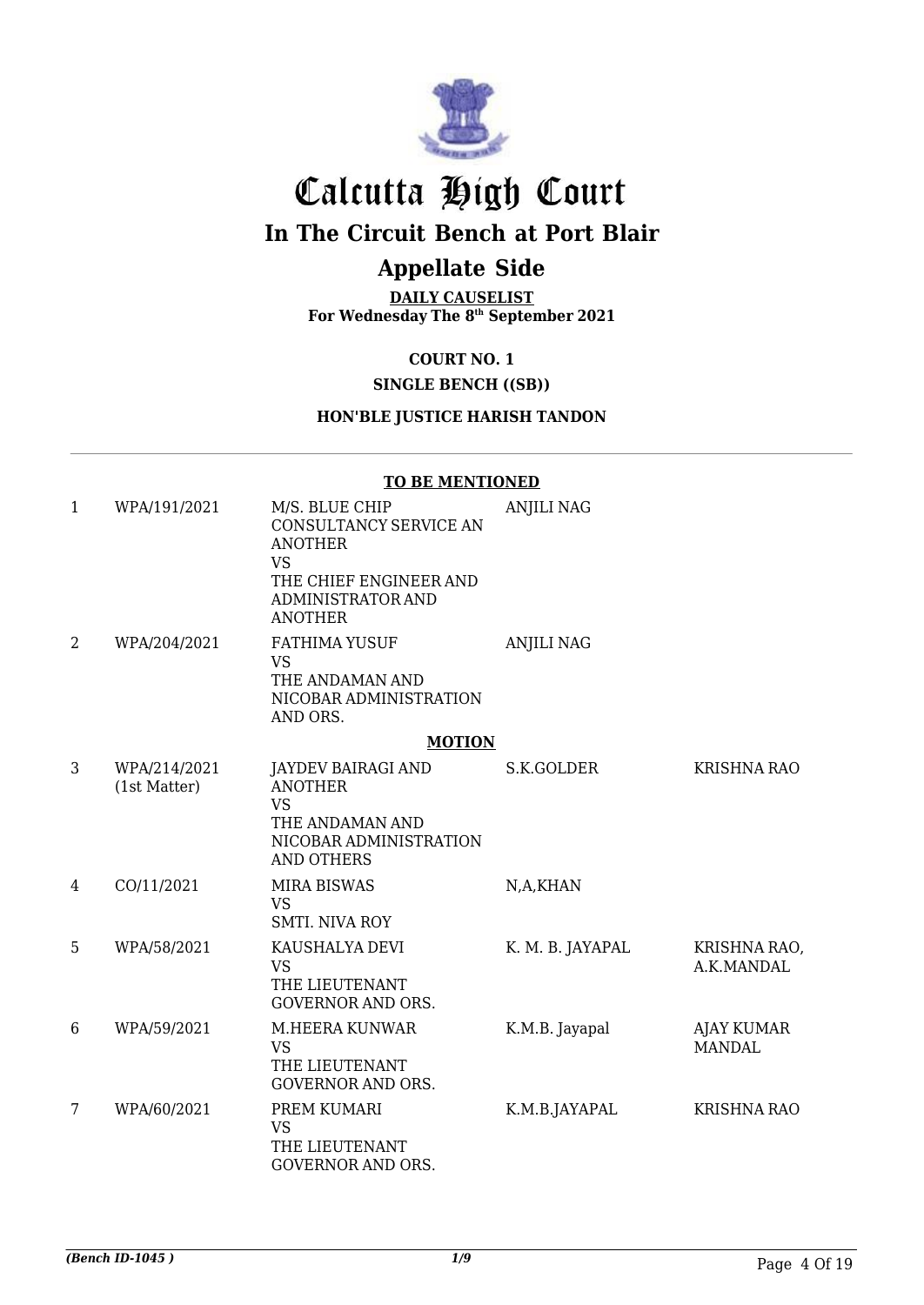| wt8 | WPA/61/2021  | PREM LALL<br><b>VS</b><br>THE LIEUTENANT<br><b>GOVERNOR AND ORS.</b>                                                   | K.M.B. JAYAPAL                                     | <b>KRISHNA RAO</b>                       |
|-----|--------------|------------------------------------------------------------------------------------------------------------------------|----------------------------------------------------|------------------------------------------|
| 9   | WPA/62/2021  | DEEPAK LALL<br><b>VS</b><br>THE LIEUTENANT<br><b>GOVERNOR AND ORS.</b>                                                 | K.M.B.JAYAPAL                                      | <b>KRISHNA RAO</b>                       |
| 10  | WPA/65/2021  | KAILASH KUMARI<br><b>VS</b><br>THE LIEUTENANT<br><b>GOVERNOR AND ORS.</b>                                              | K.M.B JAYAPAL                                      | <b>AJAY KUMAR</b><br><b>MANDAL</b>       |
| 11  | WPA/78/2021  | ABDUL HASSIM AND ORS.<br><b>VS</b><br>THE LIEUTENANT<br><b>GOVERNOR AND ORS.</b>                                       | MOHD. TABRAIZ                                      | <b>KRISHNA RAO</b>                       |
| 12  | WPA/92/2021  | SHABAB ALI AND ORS.<br>VS<br>THE LIEUTENANT<br><b>GOVERNOR AND ORS.</b>                                                | <b>ANANDA HALDER</b>                               | ARUL PRASANTH,<br>K.M.B.JAYAPAL          |
| 13  | WPA/124/2021 | M. NOKRAJ<br><b>VS</b><br>THE UNION OF INDIA AND<br>ORS.                                                               | <b>RAKESH KUMAR</b>                                | <b>TULSI LALL</b>                        |
| 14  | WPA/127/2021 | R.DILLESWAR RAO<br><b>VS</b><br>THE HONBLE LIEUTENANT<br><b>GOVERNOR AND ORS.</b>                                      | <b>S.GLORIA MARY</b>                               | <b>AJAY KUMAR</b><br><b>MANDAL</b>       |
| 15  | WPA/130/2021 | SHRI. S. NIJU<br><b>VS</b><br>THE SECRETARY, STATE<br>TRANSPORT AUTHORITY<br>AND ORS.                                  | MR. ARUN S. KUMAR                                  | <b>AJAY KUMAR</b><br><b>MANDAL</b>       |
| 16  | WPA/141/2021 | A.JOBOY<br>VS<br>THE ANDAMAN AND<br>NICOBAR ADMINISTRATION<br>AND ANR.                                                 | K.M.B.JAYAPAL,<br>G.MINI                           | <b>KRISHNA RAO</b>                       |
| 17  | WPA/164/2021 | A.ALAGAMMAI<br><b>VS</b><br>THE DEPUTY<br>COMMISSIONER AND ORS.                                                        | <b>S.GLORIA MARY</b>                               |                                          |
| 18  | WPA/169/2021 | HOTELIERS ASSOCIATION<br>OF ANDAMAN AND<br>NICOBAR ISLANDS AND<br>ANR.<br><b>VS</b><br>THE CHIEF SECRETARY<br>AND ORS. | ANJILI NAG,<br>V.K.BISWAS                          |                                          |
| 19  | WPA/187/2021 | <b>SMARTSPACE</b><br><b>INFRASTRUCTURE PRIVATE</b><br><b>LIMITED</b><br><b>VS</b><br>UNION OF INDIA AND ORS.           | M.MUKHERJEE,<br>S.SARKAR, SHYAMAL<br><b>SARKAR</b> | KRISHNA RAO, AJAY<br><b>KUMAR MANDAL</b> |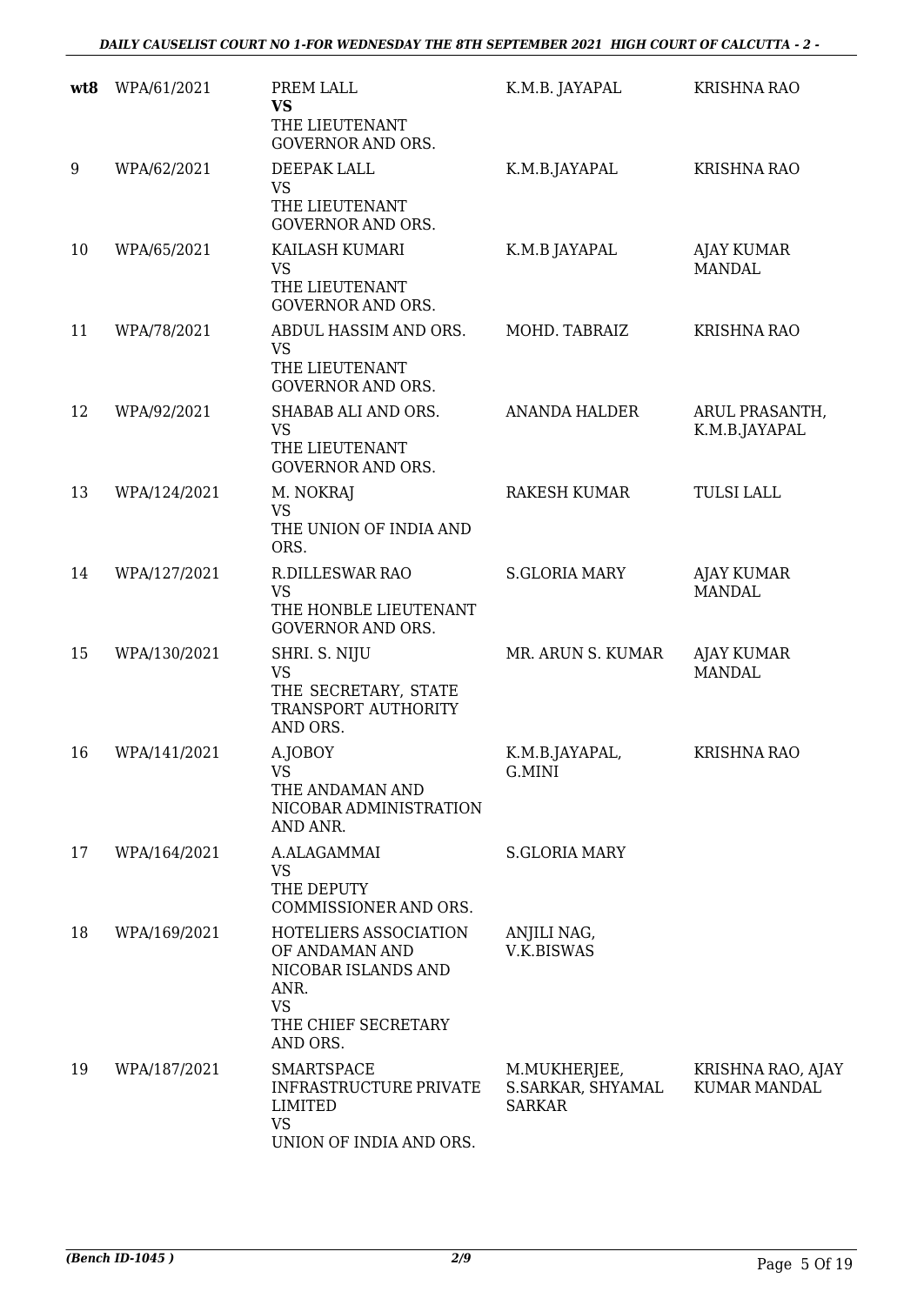| 20 | WPA/198/2021                 | <b>SUSHEEL DIXIT</b><br><b>VS</b><br>THE DEPUTY<br><b>COMMISSIONER</b>                                                        | <b>GOPALA BINNU</b><br><b>KUMAR</b>                     |                                                                    |
|----|------------------------------|-------------------------------------------------------------------------------------------------------------------------------|---------------------------------------------------------|--------------------------------------------------------------------|
| 21 | WPA/213/2021                 | <b>V.CHANDRAN</b><br><b>VS</b><br>THE LIEUTENANT<br><b>GOVERNOR</b>                                                           | <b>GOAPALA BINNU</b><br><b>KUMAR</b>                    |                                                                    |
| 22 | WPA/215/2021                 | <b>SUMITRA DEVI AND</b><br><b>OTHERS</b><br><b>VS</b><br>THE DEPUTY<br><b>COMMISSIONER AND</b><br><b>ANOTHER</b>              | A.S. ZINU                                               |                                                                    |
|    |                              | <b>FOR ORDERS</b>                                                                                                             |                                                         |                                                                    |
| 23 | WPA/5758/2020                | SHRI. PRASHANTH RAJESH<br><b>VS</b><br>UNION OF INDIA AND ANR.                                                                | <b>SOMESH KUMAR</b><br><b>GHOSH</b>                     | <b>TULSI LALL</b>                                                  |
|    | IA NO: CAN/1/2021            |                                                                                                                               |                                                         |                                                                    |
|    | wt24 WPA/5800/2020           | SHRI. PULAPARTHY<br>RAMESH<br><b>VS</b><br>UNION OF INDIA AND ANR.                                                            | <b>SOMESH KUMAR</b><br><b>GHOSH</b>                     | <b>TULSI LALL</b>                                                  |
|    | IA NO: CAN/1/2021            |                                                                                                                               |                                                         |                                                                    |
|    | wt25 WPA/5865/2020           | SHRI. PULAPARTHY<br><b>SURESH</b><br><b>VS</b><br>UNION OF INDIA AND ANR.                                                     | <b>SOMESH KUMAR</b><br><b>GHOSH</b>                     | <b>TULSI LALL</b>                                                  |
|    | IA NO: CAN/1/2021            |                                                                                                                               |                                                         |                                                                    |
|    |                              | <b>APPLICATION</b>                                                                                                            |                                                         |                                                                    |
| 26 | RVW/102/2020<br>(2nd Matter) | THE UNION OF INDIA AND<br>ORS.<br><b>VS</b><br><b>ANDAMAN PLANTATION</b><br>AND DEVELOPMENT<br>CORPORATION PVT. LTD.          | <b>VIKRAMJIT</b><br>BANERJEE, ARUL<br>PRASANT, G.INDIRA | <b>RAJA BASU</b><br>CHOUDHURY,<br>A.HUSSAIN, JYOTI<br><b>SINGH</b> |
|    | IA NO: CAN/1/2021            |                                                                                                                               |                                                         |                                                                    |
| 27 | FMAT/4/2020                  | MANJU BISWAS AND ORS.<br><b>VS</b><br>THE MANAGER, NEW INDIA<br><b>ASSURANCE COMPANY</b><br>LTD.                              | K.M.B.JAYAPAL                                           | ARUL PRASANTH                                                      |
| 28 | FMAT/5/2020                  | NEW INDIA ASSURANCE<br>CO. LTD.<br><b>VS</b><br>RAJA SEKHAR AND ORS.                                                          | N.A.KHAN                                                | A.K.CHARABORTY                                                     |
| 29 | AP/6/2021                    | M/S. M.K. DEVELOPERS<br><b>VS</b><br><b>JOINT DIRECTOR</b><br>(CONTRACTS) FOR<br><b>ACCEPTING OFFICER</b><br>(CHIEF ENGINEER) | S.K.GOLDER,<br><b>S.SARKAR</b>                          | <b>TULSI LALL</b>                                                  |

## **CONTEMPT APPLICATION**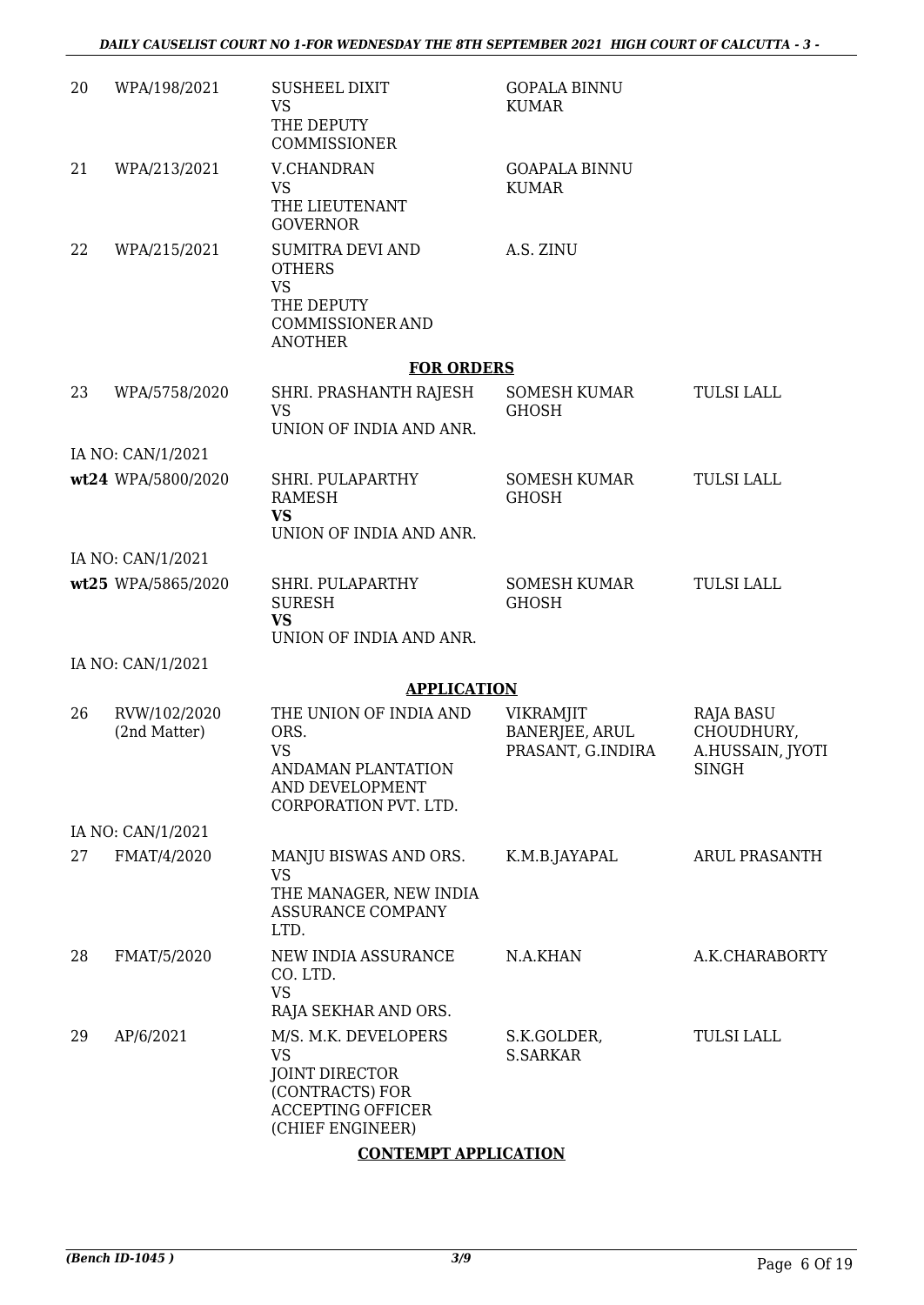| 30 | CPAN/7/2021<br>IN WP 298/2019  | G.SENGUTTUVAN AND ORS.<br><b>VS</b><br>SUNIL ANCHIPAKA, THE<br>DEPUTY COMMISSIONER<br>AND ANR.                                    | ANJILI NAG, SHIPRA<br><b>MANDAL</b> | KRISHNA RAO, AJAY<br><b>KUMAR MANDAL</b>          |
|----|--------------------------------|-----------------------------------------------------------------------------------------------------------------------------------|-------------------------------------|---------------------------------------------------|
| 31 | CPAN/11/2021<br>IN WP 914/2020 | DAVINDER PAL SINGH<br><b>VS</b><br>SANJEEV MITAL, THE<br><b>SECRETARY (REVENUE)</b><br>AND ANR.                                   | ANJILI NAG, SHIPRA<br><b>MANDAL</b> |                                                   |
| 32 | CPAN/12/2021                   | S.SUBRAMANIAN<br><b>VS</b><br>M.RAJU                                                                                              | <b>G.BINNU KUMAR</b>                |                                                   |
|    | wt33 WPA/43/2021               | <b>S.SUBRAMANIAN</b><br><b>VS</b><br>M.RAJU                                                                                       | <b>G.BINNU KUMAR</b>                |                                                   |
|    |                                | <b>FOR HEARING</b>                                                                                                                |                                     |                                                   |
| 34 | WPA/41/2016                    | <b>UDAY SHANKAR SINGH</b><br><b>VS</b><br>THE ANDAMAN AND<br>NICOBAR ADMINISTRATION                                               | G.MINI                              |                                                   |
| 35 | WPA/9/2018                     | P.SUNDARA RAO<br><b>VS</b><br>THE LIEUTENANT<br><b>GOVERNOR AND ORS.</b>                                                          | <b>GOPALA BINNU</b><br><b>KUMAR</b> |                                                   |
| 36 | WPA/171/2018                   | MULTIPLE AGENCIES<br>PRIVATE LIMITED AND ANR.<br><b>VS</b><br><b>ANDAMAN STATE</b><br><b>COOPERATIVE BANK</b><br>LIMITED AND ORS. | RAKESH PAL GOBIND                   | MOHD. TABRAIZ,<br><b>KRISHNA RAO</b>              |
| 37 | WPA/236/2018                   | <b>EXECUTIVE ENGINEER,</b><br>CONSTRUCTION DIVISION-<br>II, APWD<br>VS<br>S. PRABHAKARAN AND ORS.                                 | MOHAMMED<br><b>TABRAIZ</b>          | <b>GOPALA BINNU</b><br><b>KUMAR</b>               |
| 38 | WPA/283/2018                   | <b>VANVIKAS EMPLOYEES</b><br>ASSOCIATION AND ORS.<br><b>VS</b><br>HE MINISTRY OF HOME<br>AFFAIRS AND ORS.                         | <b>G.BINNU KUMAR</b>                | TULSI LALL,<br>KRISHNA RAO,<br><b>TASNEEM</b>     |
| 39 | SA/1/2019                      | USMAN ALI AND ORS.<br><b>VS</b><br>CHAMPA DEVI AND ORS.                                                                           | N.A.KHAN                            | K.M.B.JAYAPAL,<br>G.MINI, SABRINA<br><b>BEGUM</b> |
|    | wt40 SA/2/2019                 | USMAN ALI AND ORS.<br>VS<br>CHAMPA DEVI AND ORS.                                                                                  | N.A.KHAN                            | K.M.B.JAYAPAL,<br>G.MINI, SABRINA<br><b>BEGUM</b> |
| 41 | FMAT/3/2019                    | SABITA DEVI AND ORS.<br><b>VS</b><br>THE MANAGER AND ANR.                                                                         | K.M.B.JAYAPAL,<br>G.MINI            | ARUL PRASANTH,<br><b>ANITHA HEGDE</b>             |
| 42 | SA/4/2019                      | JAI NARAYAN SINGH<br><b>VS</b><br>BADRUDDIN AND ORS.                                                                              | K.M.B.JAYAPAL                       | N.A.KHAN                                          |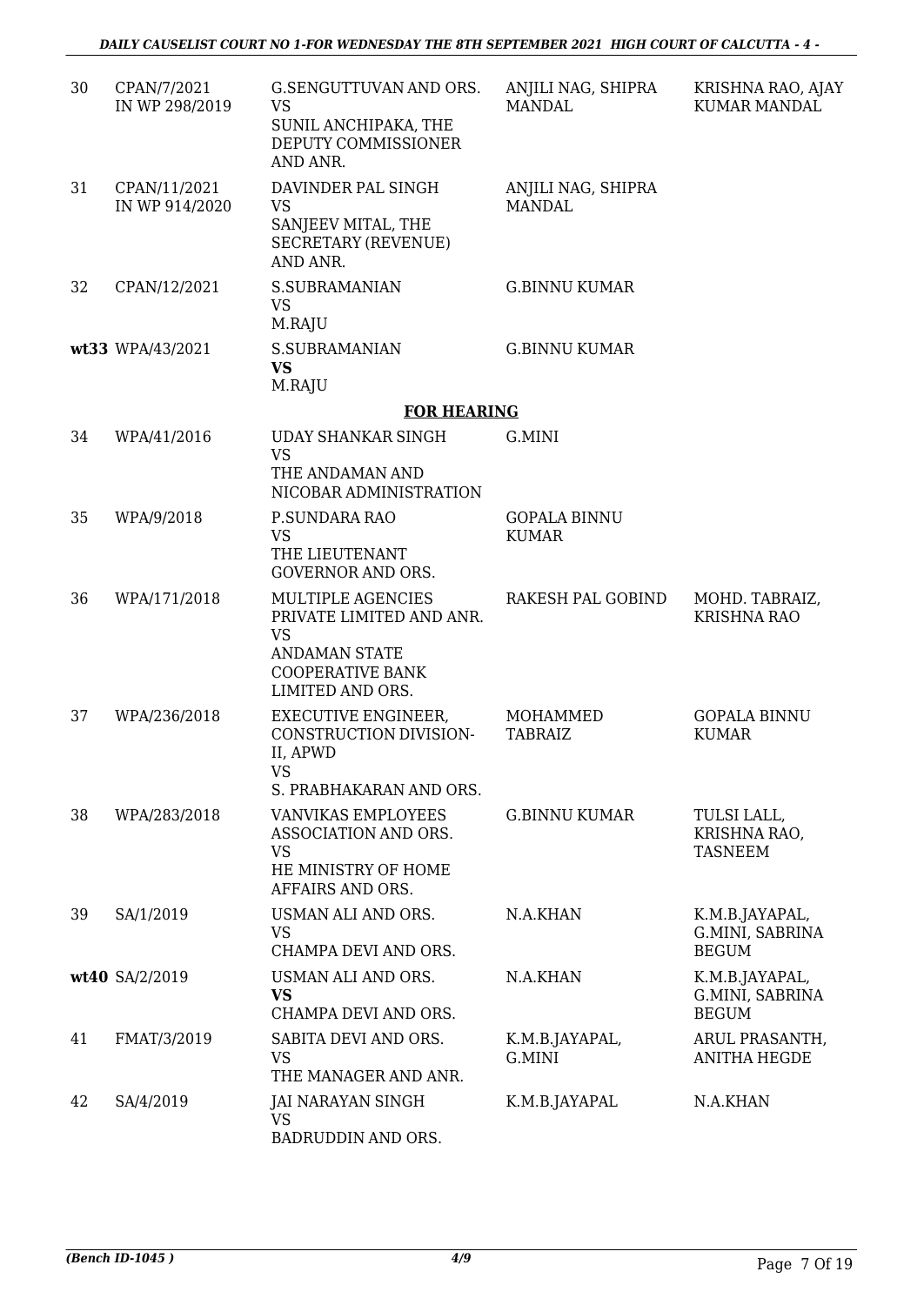### *DAILY CAUSELIST COURT NO 1-FOR WEDNESDAY THE 8TH SEPTEMBER 2021 HIGH COURT OF CALCUTTA - 5 -*

| 43 | SA/7/2019         | <b>SUKHODA ROY</b><br><b>VS</b><br>ANWESHA SARKAR AND<br>ANR.                                      | <b>AJAY KUMAR</b><br><b>MANDAL</b> | K.M.B.JAYAPAL,<br>G.MINI                 |
|----|-------------------|----------------------------------------------------------------------------------------------------|------------------------------------|------------------------------------------|
| 44 | SAT/11/2019       | AJIT RANJAN SAOJAL<br><b>VS</b><br>SANDHAYA RANI SAOJAL<br>AND ORS.                                | <b>ANANDA HALDER</b>               | ARUL PRASANTH                            |
|    | IA NO: CAN/1/2021 |                                                                                                    |                                    |                                          |
| 45 | WPA/101/2019      | M/S ANDAMAN BUBBLES<br>AND ORS.<br><b>VS</b><br>THE LIEUTENANT                                     | <b>ANJILI NAG</b>                  | KRISHNA RAO, AJAY<br><b>KUMAR MANDAL</b> |
|    |                   | <b>GOVERNOR AND ORS.</b>                                                                           |                                    |                                          |
| 46 | WPA/150/2019      | UTTAM SHIL @ UTTAM<br>SEAL AND ORS.<br><b>VS</b><br>THE LIEUTENANT<br><b>GOVERNOR AND ORS.</b>     | <b>ANJILI NAG</b>                  | <b>KRISHNA RAO</b>                       |
|    | wt47 WPA/3/2019   | <b>SHYNI JOSE</b><br><b>VS</b><br>THE LIEUTENANT<br><b>GOVERNOR AND ORS.</b>                       | <b>ANJILI NAG</b>                  | <b>KRISHNA RAO</b>                       |
|    | wt48 WPA/9/2019   | T. SHANMUGAM<br><b>VS</b><br>THE LIEUTENANT<br><b>GOVERNOR AND ORS.</b>                            | <b>ANJILI NAG</b>                  | <b>KRISHNA RAO</b>                       |
| 49 | WPA/179/2019      | <b>SELVI K.NATHAN</b><br><b>VS</b><br>THE ANDAMAN AND<br>NICOBAR ADMINISTRATION<br>AND ORS.        | K.M.B.JAYAPAL,<br>G.MINI           | <b>KRISHNA RAO</b>                       |
| 50 | WPA/203/2019      | DIVISIONAL FOREST<br>OFFICER, MAYABUNDER<br><b>VS</b><br>SHRI. BIRSA KINDO                         | S. C. MISHRA                       | <b>GOPALA BINU</b><br><b>KUMAR</b>       |
|    | wt51 WPA/173/2019 | <b>SHRI BIRSA KINDO</b><br><b>VS</b><br>THE DIVISIONAL FOREST<br>OFFICER, MAYABUNDER               | GOPALA BINU KUMAR                  | <b>KRISHNA RAO</b>                       |
| 52 | WPA/209/2019      | R. KAUSHALYA AND ORS.<br>VS<br>THE UNION OF INDIA AND<br>ORS.                                      | ANJILI NAG, SHIPRA<br>MANDAL       | MOHD. TABRAIZ                            |
| 53 | WPA/226/2019      | <b>ANDAMAN TIMBER</b><br><b>INDUSTRIES LIMITED</b><br><b>VS</b><br>THE CHIEF SECRETARY<br>AND ORS. | K.M.B.JAYAPAL,<br>G.MINI           | <b>KRISHNA RAO</b>                       |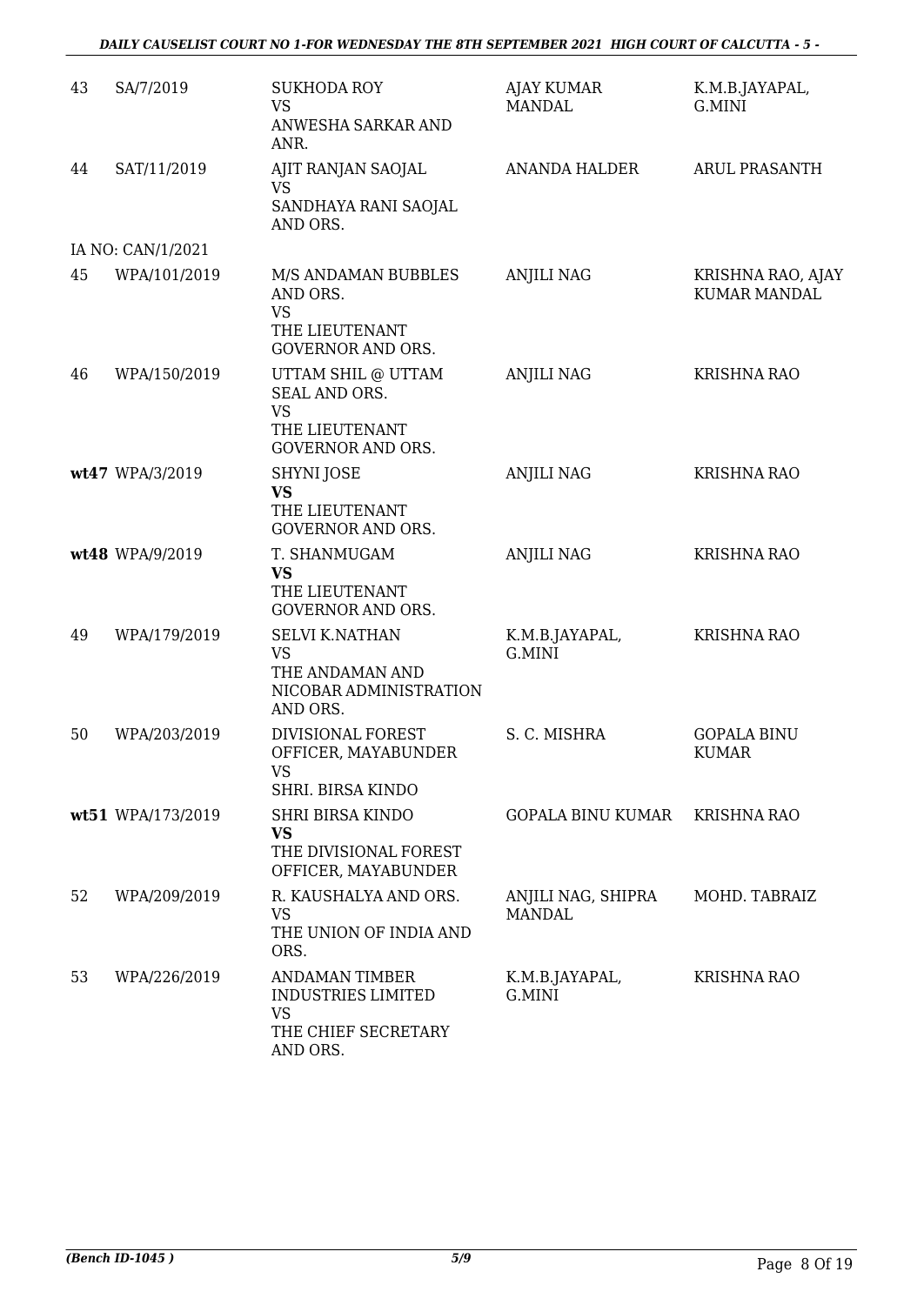*DAILY CAUSELIST COURT NO 1-FOR WEDNESDAY THE 8TH SEPTEMBER 2021 HIGH COURT OF CALCUTTA - 6 -*

| 54 | WPA/241/2019 | THE EXECUTIVE ENGINEER<br>NORTH ANDAMAN<br>CONSTRUCTION DIVISION<br>(NACD)<br><b>VS</b><br>SMTI. REKHA NAIR AND<br>ORS.              | MOHAMMED<br><b>TABRAIZ</b>                | <b>GOPALA BINNU</b><br><b>KUMAR</b> |
|----|--------------|--------------------------------------------------------------------------------------------------------------------------------------|-------------------------------------------|-------------------------------------|
| 55 | WPA/246/2019 | <b>A.SUNDAR</b><br><b>VS</b><br>THE HONBLE LIEUTENANT<br><b>GOVERNOR AND ORS.</b>                                                    | <b>GOPALA BINNU</b><br><b>KUMAR</b>       | M.P.KAMARAJ                         |
| 56 | WPA/263/2019 | KUMAR HARSHAVARDHAN<br><b>VS</b><br>THE UNION OF INDIA AND<br>ORS.                                                                   | KMB JAYAPAL                               | <b>TASNEEM</b>                      |
| 57 | WPA/282/2019 | <b>MANOJ PAUL</b><br><b>VS</b><br>THE UNION TERRITORY,<br><b>ADMINISTRATION OF</b><br>ANDAMAN AND NICOBAR<br><b>ISLANDS AND ORS.</b> | <b>IN PERSON</b>                          | <b>KRISHNA RAO</b>                  |
| 58 | WPA/288/2019 | SHRI. SHAJAN T. OOMMEN<br><b>VS</b><br>ANDAMAN AND NICOBAR<br>ADMINISTRATION AND<br>ORS.                                             | DEEP CHAIM KABIR,<br>S. AJITH PRASAD      | <b>KRISHNA RAO</b>                  |
| 59 | WPA/293/2019 | <b>RAJESH RAM</b><br><b>VS</b><br>THE ANDAMAN AND<br>NICOBAR ADMINISTRATION<br>AND ORS.                                              | DEEP CHAIM KABIR,<br><b>S.AJIT PRASAD</b> | ARUL PRASANTH,<br>N.A.KHAN          |
| 60 | WPA/329/2019 | TOURIST WORKERS UNION<br>AND ANR.<br><b>VS</b><br>THE ANDAMAN AND<br>NICOBAR ADMINISTRATION<br>AND ORS.                              | <b>GOPALA BINNU</b><br><b>KUMAR</b>       | KRISHNA RAO,<br><b>ANJILI NAG</b>   |
| 61 | SAT/1/2020   | M. T. SAIDU AND ORS.<br><b>VS</b><br>M/S. ANDAMAN TIMBER<br><b>INDUSTRIES LIMITED AND</b><br>ANR.                                    | K. VIJAY KUMAR                            | K. M. B JAYAPAL                     |
| 62 | FMA/1/2020   | ARPITA GHOSH<br>VS<br>SHIV PRASAD AND ANR.                                                                                           | MR. KRISHNA RAO                           | S.C.MISHRA                          |
| 63 | SAT/7/2020   | KALAIARASAN AND ORS.<br><b>VS</b><br>ASIF ALI AND ORS.                                                                               | ANJILI NAG                                | KMB JAYAPAL                         |
| 64 | CO/10/2020   | <b>REKHA ROY</b><br><b>VS</b><br><b>GURUCHAND MAJUMDAR</b><br>AND ORS.                                                               | RAKESH KUMAR                              |                                     |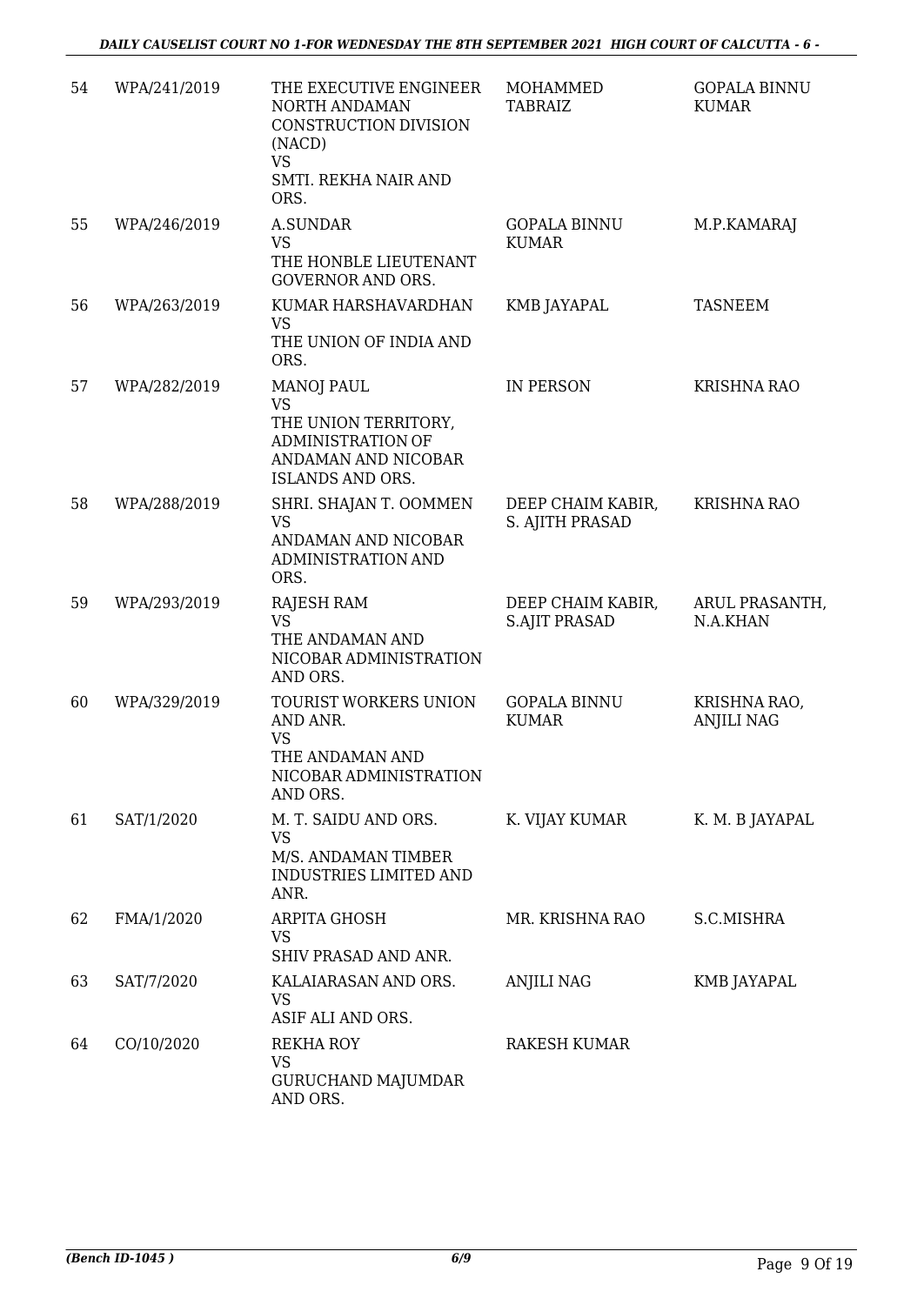| 65 | WPA/34/2020       | SMTI. REBA MONDAL<br><b>VS</b><br>THE UNION OF INDIA AND<br>ORS.                         | <b>ANANDA HALDER</b>                 | <b>KRISHNA RAO</b>                       |
|----|-------------------|------------------------------------------------------------------------------------------|--------------------------------------|------------------------------------------|
| 66 | WPA/52/2020       | P.KANNAN<br><b>VS</b><br>THE UNION OF INDIA AND<br>ORS.                                  | K.M.B.JAYAPAL                        | KRISHNA RAO, AJAY<br><b>KUMAR MANDAL</b> |
| 67 | WPA/76/2020       | <b>JOHN WESLEY</b><br><b>VS</b><br>THE ANDAMAN AND<br>NICOBAR ADMINISTRATION<br>AND ORS. | K. Vijay Kumar                       | KRISHNA RAO,<br>M.P.KAMARAJ              |
| 68 | WPA/92/2020       | <b>BINA DAS</b><br>VS<br>THE LIEUTENANT<br><b>GOVERNOR AND ORS.</b>                      |                                      | <b>KRISHNA RAO</b>                       |
| 69 | WPA/95/2020       | <b>ANITA XESS</b><br><b>VS</b><br>THE UNION OF INDIA AND<br>ORS.                         | <b>GOPALA BINNU</b><br><b>KUMAR</b>  |                                          |
| 70 | WPA/97/2020       | P.YADAVA RAO<br><b>VS</b><br>THE UNION OF INDIA AND<br>ORS.                              | <b>GOPALA BINNU</b><br><b>KUMAR</b>  | KRISHNA RAO, AJAY<br><b>KUMAR MANDAL</b> |
| 71 | WPA/102/2020      | SHRI. AKSHAY PANT<br><b>VS</b><br>THE UNION OF INDIA AND<br>ORS.                         | G. MINI AND K.M.B.<br><b>JAYAPAL</b> | M.P.KAMARAJ                              |
| 72 | WPA/105/2020      | PREM KISHEN<br>VS<br>THE ANDAMAN AND<br>NICOBAR ADMINISTRATION<br>AND ORS.               | K.M.B.JAYAPAL,<br><b>G.MINI</b>      | <b>KRISHNA RAO</b>                       |
|    | wt73 WPA/103/2020 | HARISH KISHEN<br><b>VS</b><br>THE ANDAMAN AND<br>NICOBAR ADMINISTRATION<br>AND ORS.      | K.M.B.JAYAPAL,<br>G.MINI             | <b>KRISHNA RAO</b>                       |
|    | wt74 WPA/104/2020 | <b>RAM KISHEN</b><br><b>VS</b><br>THE ANDAMAN AND<br>NICOBAR ADMINISTRATION<br>AND ORS.  | K.M.B.JAYAPAL,<br>G.MINI             | KRISHNA RAO                              |
|    | wt75 WPA/106/2020 | PERNITA DEVI<br>VS<br>THE ANDAMAN AND<br>NICOBAR ADMINISTRATION<br>AND ORS.              | K.M.B.JAYAPAL,<br>G.MINI             | KRISHNA RAO                              |
|    | wt76 WPA/110/2020 | <b>KHATHIJA</b><br><b>VS</b><br>THE UNION OF INDIA AND<br>ORS.                           | K.M.B.JAYAPAL                        | <b>KRISHNA RAO</b>                       |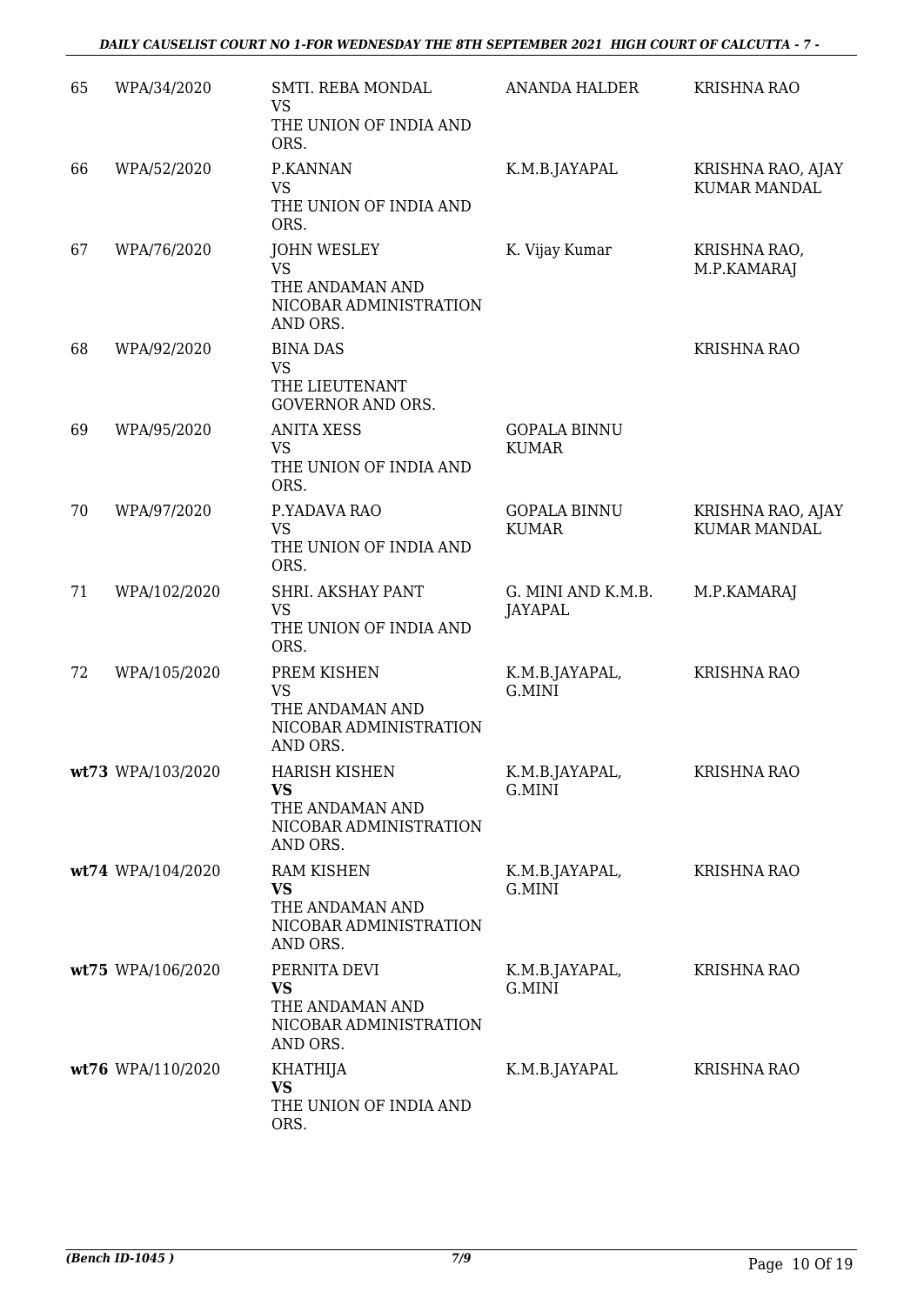|    | wt77 WPA/70/2021  | HAR JEEVAN RAM<br><b>VS</b><br>THE LIEUTENANT<br><b>GOVERNOR AND ORS.</b>                                  | K.M.B.JAYAPAL                       | K.M.B.JAYAPAL                            |
|----|-------------------|------------------------------------------------------------------------------------------------------------|-------------------------------------|------------------------------------------|
|    | wt78 WPA/71/2021  | PREM KISHEN<br><b>VS</b><br>THE ANDAMAN AND<br>NICOBAR ADMINISTRATION<br>AND ORS.                          | K.M.B.JAYAPAL                       | <b>KRISHNA RAO</b>                       |
|    | wt79 WPA/72/2021  | <b>HARISH KISHEN</b><br><b>VS</b><br>THE ANDAMAN AND<br>NICOBAR ADMINISTRATION<br>AND ORS.                 | K.M.B. JAYAPAL                      | KRISHNA RAO                              |
| 80 | WPA/107/2020      | THE EXECUTIVE ENGINEER<br><b>VS</b><br>S.MANOHARI AND ORS.                                                 | <b>KRISHNA RAO</b>                  | <b>G.BINNU KUMAR</b>                     |
|    | wt81 WPA/117/2020 | S.MANOHARI AND ORS.<br>VS<br>THE EXECUTIVE<br>ENGINEER, PORT BLAIR<br>NORTH DIVISION, APWD                 | <b>GOPALA BINNU</b><br><b>KUMAR</b> | <b>KRISHNA RAO</b>                       |
| 82 | WPA/116/2020      | BIJLI KAAMGAR UNION AND<br>ANR.<br><b>VS</b><br>THE HONBLE<br>LT.GOVERNOR AND ORS.                         | <b>GOPALA BINNU</b><br><b>KUMAR</b> | KRISHNA RAO, AJAY<br><b>KUMAR MANDAL</b> |
| 83 | WPA/121/2020      | SOBHANA KUMARI<br><b>VS</b><br>THE LIEUTENANT<br><b>GOVERNOR AND ORS.</b>                                  | <b>GOPALA BINNU</b><br><b>KUMAR</b> | <b>KRISHNA RAO</b>                       |
| 84 | WPA/123/2020      | M.KRISHNAN<br><b>VS</b><br>THE LT GOVERNOR AND<br>ORS.                                                     | MOHAMMED<br><b>TABRAIZ</b>          | <b>ARUL PRASANTH</b>                     |
| 85 | WPA/131/2020      | <b>SOURAV MISRA</b><br><b>VS</b><br>THE ANDAMAN AND<br>NICOBAR ADMINISTRATION<br>AND ORS.                  | K.VIJAY KUMAR                       | <b>KRISHNA RAO</b>                       |
| 86 | WPA/137/2020      | MOHD. NASRULLAH<br><b>VS</b><br>THE COMMISSIONER,<br><b>GOOD AND SERVICE TAX</b><br>AND ORS.               | <b>ANANDA HALDER</b>                | KRISHNA RAO,<br>A.K.MANDAL               |
| 87 | WPA/149/2020      | M/S T.T. TRADING<br>COMPANY AND ANR.<br><b>VS</b><br>THE ANDAMAN AND<br>NICOBAR ADMINISTRATION<br>AND ORS. | <b>ANJILI NAG</b>                   | ARUL PRASANTH                            |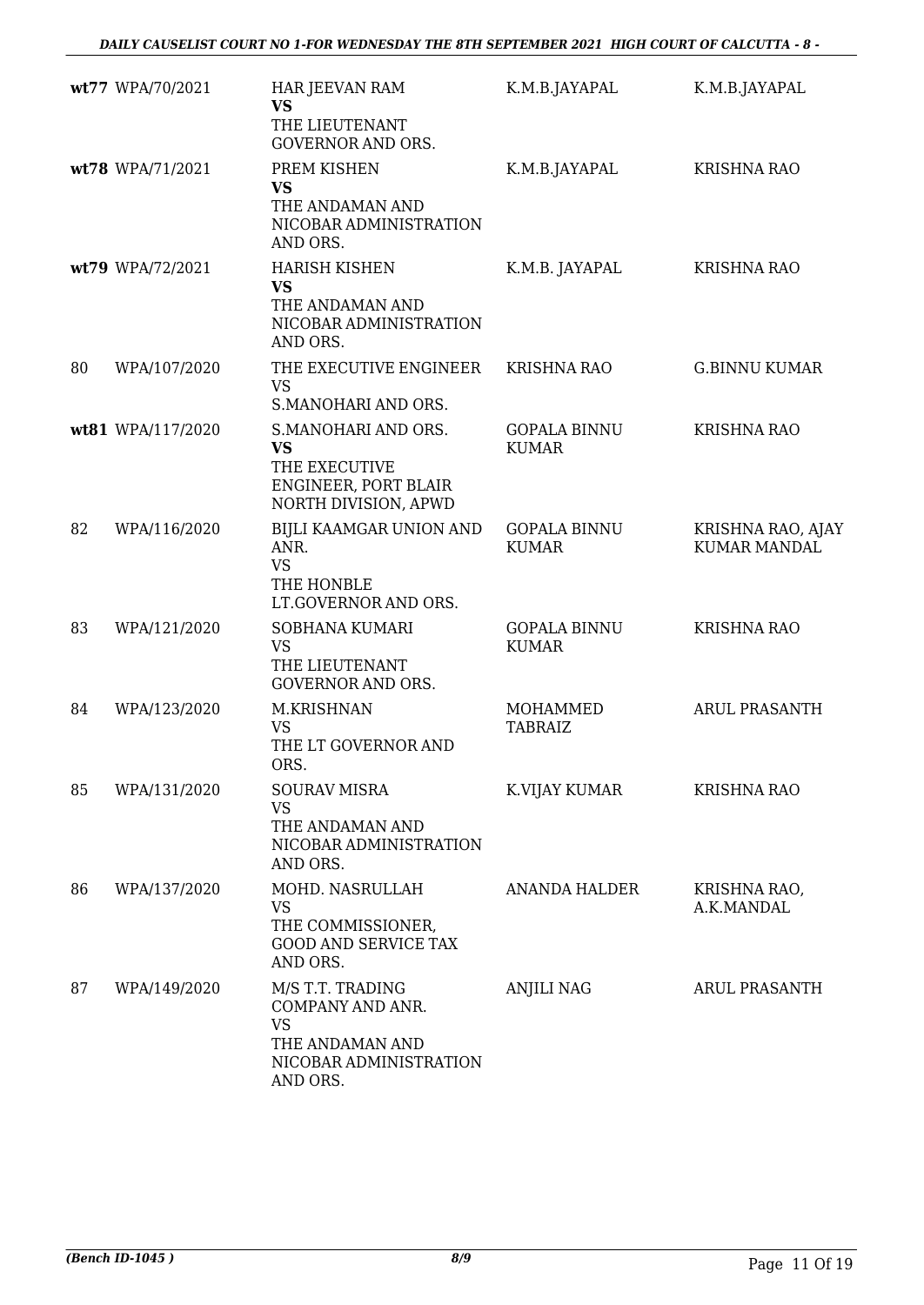### *DAILY CAUSELIST COURT NO 1-FOR WEDNESDAY THE 8TH SEPTEMBER 2021 HIGH COURT OF CALCUTTA - 9 -*

| 88 | WPA/8463/2020 | SHRI. V. RAVICHANDRAN<br>AND ANR.<br><b>VS</b><br>THE LT.GOVERNOR AND<br>ORS.                                              | <b>GOPALA BINU KUMAR</b>              | KRISHNA RAO, AJAY<br><b>KUMAR MANDAL</b>  |
|----|---------------|----------------------------------------------------------------------------------------------------------------------------|---------------------------------------|-------------------------------------------|
| 89 | WPA/9283/2020 | RITHI SINGH AND ORS.<br><b>VS</b><br>THE LIEUTENANT<br><b>GOVERNOR AND ORS.</b>                                            | <b>ANJILI NAG</b>                     | KRISHNA RAO, AJAY<br><b>KUMAR MANDAL</b>  |
| 90 | WPA/2/2021    | <b>S.RAVINDRAN</b><br><b>VS</b><br>THE ADMINISTRATOR AND<br>ORS.                                                           | ANJILI NAG, SHIPRA<br><b>MANDAL</b>   | KRISHNA RAO,<br>A.K.MANDAL                |
| 91 | WPA/46/2021   | M. MEGHAVARNAM AND<br>ORS.<br><b>VS</b><br>THE DIRECTOR GENERAL<br>OF SHIPPING AND ORS.                                    | ANJILI NAG, SHIPRA<br><b>MANDAL</b>   | TULSI LALL,<br>KRISHNA RAO,<br>A.K.MANDAL |
| 92 | WPA/134/2021  | M/S SALCON ENGINEERS<br>AND FABRICATORS AND<br>ANR.<br><b>VS</b><br>THE CHAIRMAN, STATE<br>TRANSPORT AUTHORITY<br>AND ORS. | V.D.SIVABALAN,<br><b>RAKESH KUMAR</b> | <b>KRISHNA RAO</b>                        |
| 93 | WPA/185/2021  | THE INDIA RED CROSS<br><b>SOCIETY</b><br><b>VS</b><br>THE ANDAMAN AND<br>NICOBAR ADMINISTRATION                            | MOHD. TABRAIZ                         | KRISHNA RAO, AJAY<br><b>KUMAR MANDAL</b>  |

IA NO: CAN/2/2021, CAN/1/2021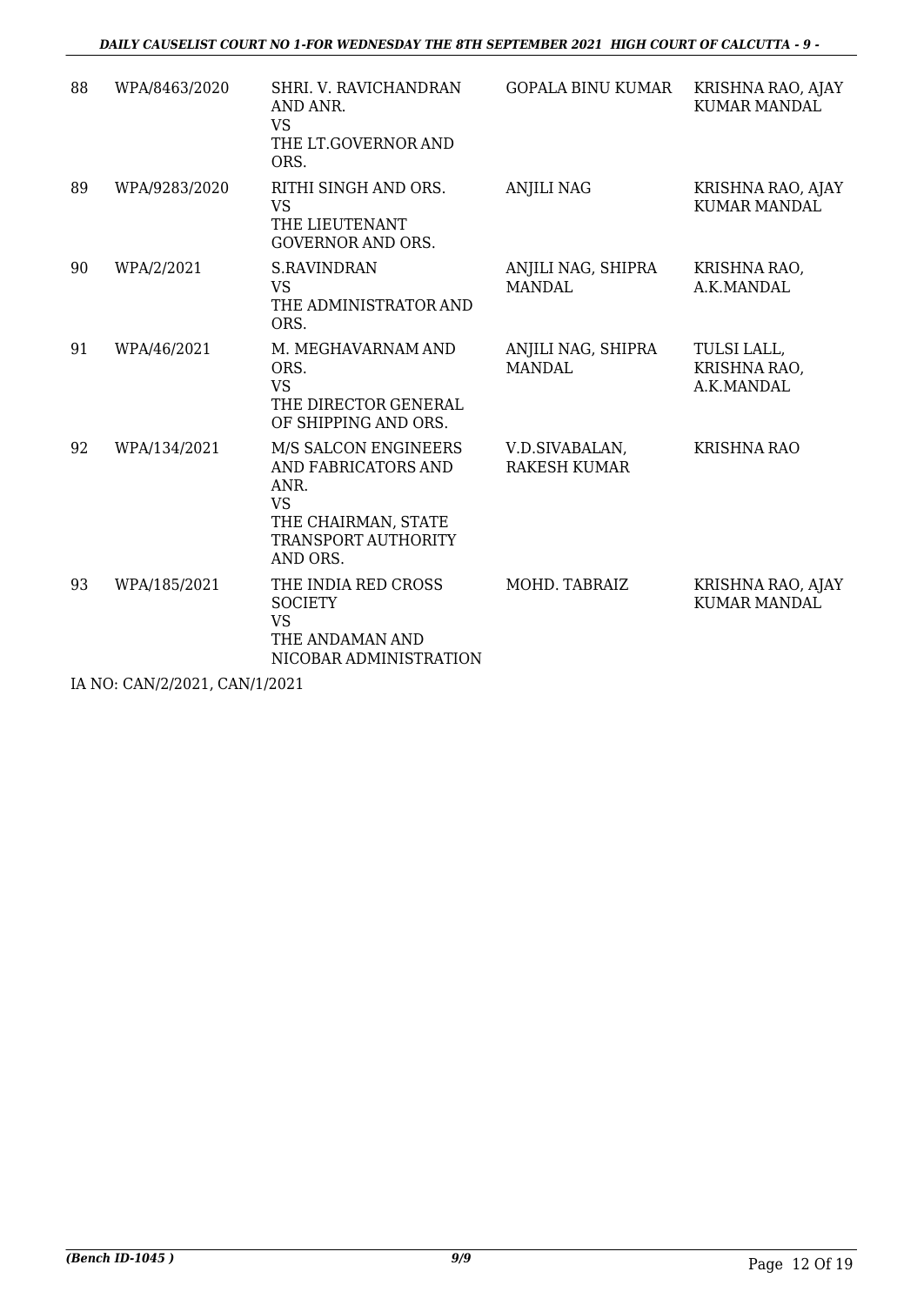

# Calcutta High Court

# **In The Circuit Bench at Port Blair**

# **Appellate Side**

**DAILY CAUSELIST For Wednesday The 8 th September 2021**

## **COURT NO. 2**

**SINGLE BENCH ((SB))**

### **HON'BLE JUSTICE SHIVAKANT PRASAD**

|                |              | <b>MOTION</b>                                                                              |                                    |                             |
|----------------|--------------|--------------------------------------------------------------------------------------------|------------------------------------|-----------------------------|
| $\mathbf{1}$   | CRR/6/2021   | ZUBAIR P.K.<br><b>VS</b><br>THE STATE                                                      | MOHD. TABRAIZ                      | <b>KRISHNA RAO</b>          |
| $\overline{2}$ | CRR/7/2021   | PARAMESHWARAN<br><b>VS</b><br>THE STATE                                                    | K.M.B.JAYAPAL,<br>G.MINI           |                             |
| 3              | WPA/4/2021   | A.R.GANAPATHI<br><b>VS</b><br>THE LIEUTENANT<br><b>GOVERNOR AND ORS.</b>                   | ANANDA HALDER                      | <b>KRISHNA RAO</b>          |
| 4              | WPA/144/2021 | SHRI. SHEIK SAFIUL ISLAM<br><b>VS</b><br>THE TEHSILDAR                                     | MR. K. SABIR                       |                             |
| 5              | WPA/151/2021 | <b>V.PANDI SELVI</b><br><b>VS</b><br>THE ANDAMAN AND<br>NICOBAR ADMINISTRATION<br>AND ORS. | <b>SRIJA DAS</b>                   | <b>KRISHNA RAO</b>          |
| 6              | WPA/153/2021 | RAKESH KUMAR YADAV<br><b>VS</b><br>THE ANDAMAN AND<br>NICOBAR ADMINISTRATION<br>AND ORS.   | V.D.SIVABALAN, SRIJA<br><b>DAS</b> | <b>KRISHNA RAO</b>          |
| 7              | WPA/158/2021 | MUKUNDA MONDAL<br><b>VS</b><br>THE SECRETARY, STATE<br>TRANSPORT AUTHORITY<br>AND ORS.     | ARUN S. KUMAR                      | AJAY KUMAR<br><b>MANDAL</b> |
| 8              | WPA/165/2021 | K.ABDULLA<br><b>VS</b><br>THE ANDAMAN AND<br>NICOBAR ADMINISTRATION<br>AND ORS.            | <b>V.D.SIVA BALAN</b>              |                             |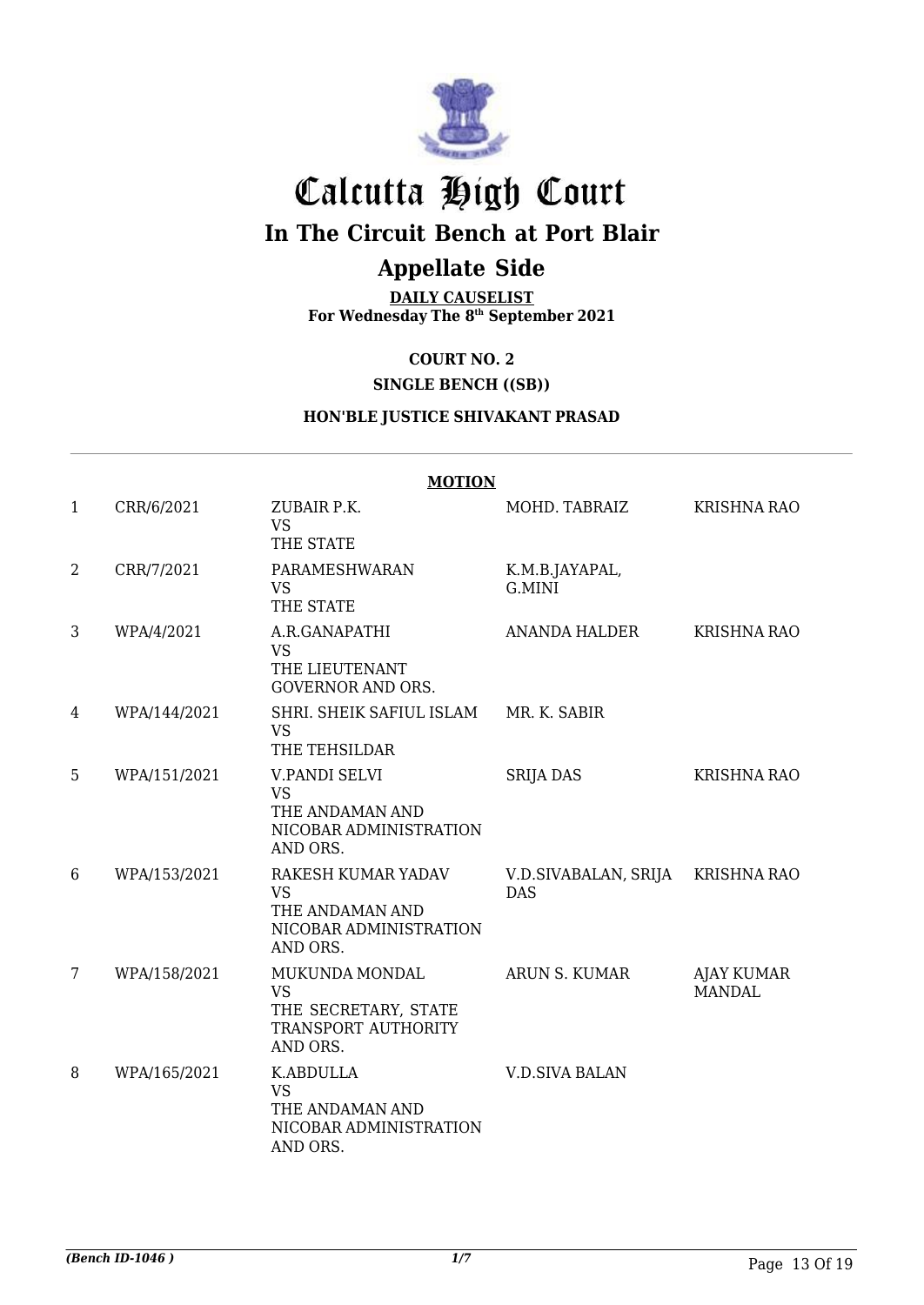| 9  | WPA/167/2021       | RITA TIRKEY AND ORS.<br><b>VS</b><br>THE SECRETARY, PBMC<br>AND ORS.                   | K.SABIR                                |                                          |
|----|--------------------|----------------------------------------------------------------------------------------|----------------------------------------|------------------------------------------|
| 10 | WPA/170/2021       | <b>SUSAMA KUNDU</b><br><b>VS</b><br>THE DEPUTY<br>COMMISSIONER AND ORS.                | ANJILI NAG,<br><b>V.K.BISWAS</b>       |                                          |
| 11 | WPA/205/2021       | <b>GAURANGA SARKAR</b><br><b>VS</b><br>THE ANDAMAN AND<br>NICOBAR ADMINISTRATION       | LOKESH CHEZIAN                         |                                          |
| 12 | WPA/208/2021       | <b>BIMAL MONDAL</b><br><b>VS</b><br>THE SUPERINTENDING<br><b>ENGINEER</b>              | <b>TAPAN KUMAR DAS</b>                 |                                          |
|    | IA NO: CAN/1/2021  |                                                                                        |                                        |                                          |
|    |                    | <b>APPLICATION</b>                                                                     |                                        |                                          |
| 13 | CRM/4/2021         | <b>B.VENKAT RAO</b><br><b>VS</b><br>THE STATE                                          | M.K.THAKUR, ANUP<br><b>CHAKRABORTY</b> |                                          |
| 14 | CRR/4/2020         | H.H.BEENA KUMARI<br><b>VS</b><br>DEEPAK RAM                                            | KAVITA TEWARI RAO                      |                                          |
|    | IA NO: CRAN/1/2021 |                                                                                        |                                        |                                          |
|    |                    | <b>CONTEMPT APPLICATION</b>                                                            |                                        |                                          |
| 15 | CPAN/15/2021       | NALLAMURTHY<br><b>VS</b><br>MUNNUSWAMY,<br><b>EXECUTIVE ENGINEER</b>                   | <b>GOPALA BINNU</b><br><b>KUMAR</b>    |                                          |
|    |                    | <b>FOR HEARING</b>                                                                     |                                        |                                          |
| 16 | CRA/14/2019        | THE STATE<br><b>VS</b><br>A.JOSEMON                                                    | <b>KRISHNA RAO</b>                     | <b>GOPALA BINNU</b><br><b>KUMAR</b>      |
|    | IA NO: CRAN/1/2021 |                                                                                        |                                        |                                          |
| 17 | CRA/6/2018         | THE STATE<br><b>VS</b><br><b>SANDIP KUMAR</b>                                          | <b>KRISHNA RAO</b>                     | <b>GOPALA BINNU</b><br><b>KUMAR</b>      |
| 18 | CRA/3/2019         | THE STATE<br><b>VS</b><br>A.MAHESHWAR RAO AND<br>ORS.                                  | A.S.ZINU                               | ANJILI NAG, GOPALA<br><b>BINNU KUMAR</b> |
| 19 | WPA/238/2019       | SMTI. PRIYA MINJ<br><b>VS</b><br>THE ANDAMAN AND<br>NICOBAR ADMINISTRATION<br>AND ANR. | K. M. B. JAYAPAL                       | <b>KRISHNA RAO</b>                       |
| 20 | WPA/109/2020       | <b>SASI KALA</b><br><b>VS</b><br>THE UNION OF INDIA AND<br>ORS.                        | K.M.B.JAYAPAL,<br>G.MINI               | <b>KRISHNA RAO</b>                       |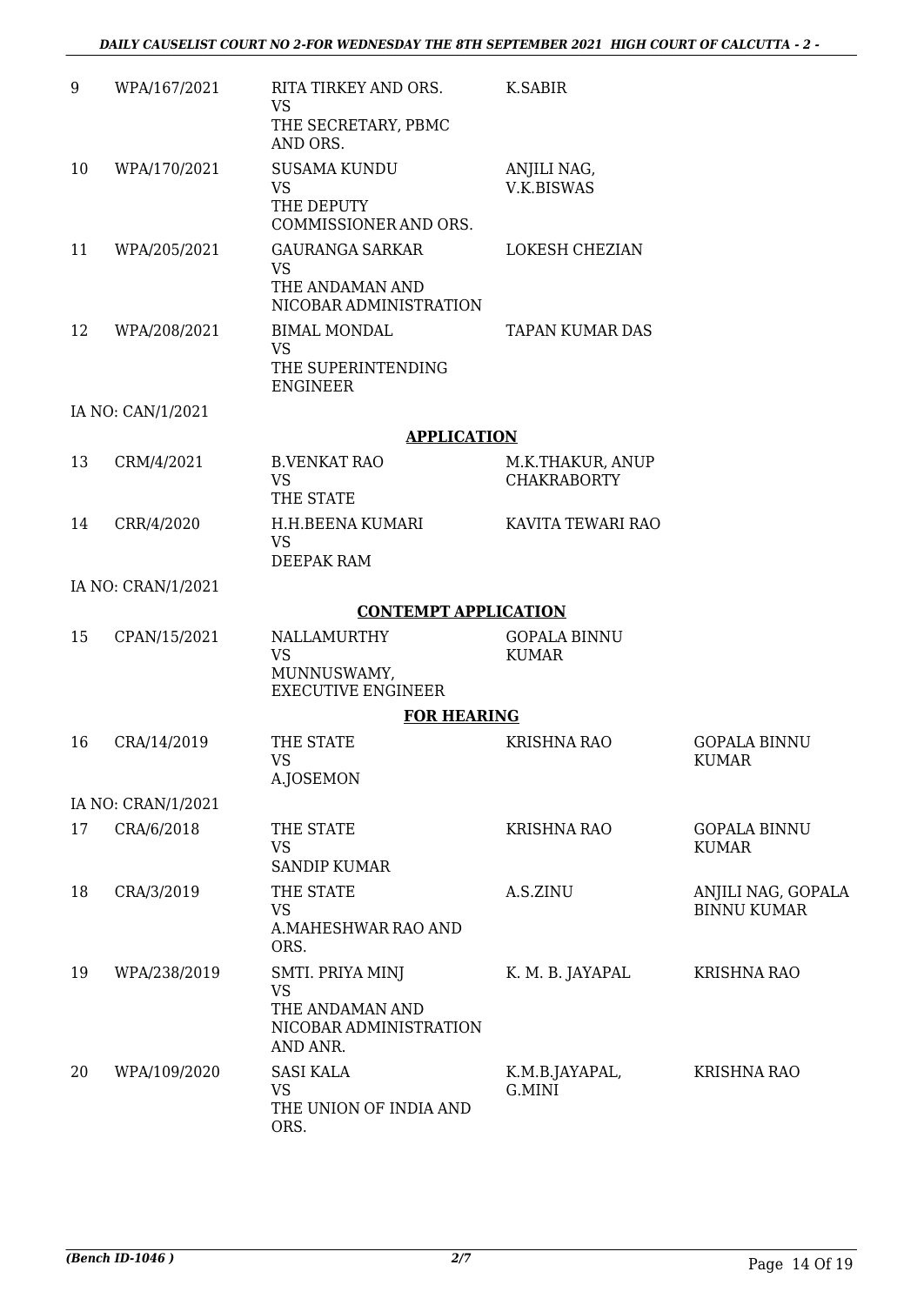#### *DAILY CAUSELIST COURT NO 2-FOR WEDNESDAY THE 8TH SEPTEMBER 2021 HIGH COURT OF CALCUTTA - 3 -*

| 21 | CRA/1/2017        | SHRI. K. ESWAR RAO<br><b>VS</b>                                                                           |                                             | A.K.CHAKRABORTY                          |
|----|-------------------|-----------------------------------------------------------------------------------------------------------|---------------------------------------------|------------------------------------------|
|    |                   | SHRI, K. G. SAM KUTTY                                                                                     |                                             |                                          |
| 22 | CRR/1/2017        | THE STATE (CBI)<br><b>VS</b>                                                                              | RAKESH PAL GOBIND                           | <b>ARUL PRASANTH</b>                     |
|    |                   | NEWAZESH ALI AND ORS.                                                                                     |                                             |                                          |
|    | wt23 CRR/17/2018  | THE STATE (CBI)<br><b>VS</b>                                                                              | RAKESH PAL GOBIND                           | MOHD. TABRAIZ                            |
|    |                   | <b>MAN MOHAN SINGH</b>                                                                                    |                                             |                                          |
|    | wt24 CRR/18/2018  | THE STATE (CBI)<br><b>VS</b><br>PUSHPA RAJU                                                               | RAKESH PAL GOBIND                           | <b>GOPALA BINNU</b><br><b>KUMAR</b>      |
|    |                   |                                                                                                           |                                             |                                          |
|    | wt25 CRR/19/2018  | THE STATE (CBI)<br><b>VS</b><br>THOMAS HERENZ AND<br>ORS.                                                 | RAKESH PAL GOBIND                           | K.M.B.JAYAPAL                            |
| 26 | CRA/12/2019       | PRADEEP HALDER<br><b>VS</b><br>THE STATE                                                                  | D. ILANGO AND R.<br><b>PRADEEP</b>          | <b>KRISHNA RAO</b>                       |
| 27 | CRR/13/2019       | <b>B.RAJALAXMI AND ANR.</b><br><b>VS</b><br>K.M.RAMESH                                                    | ARUL PRASANTH,<br><b>DOLLY SARKAR</b>       | D.ILANGO, ANJILI<br><b>NAG</b>           |
| 28 | CRR/31/2019       | SHRI. MOHD ASIF<br><b>VS</b><br>SMTI. MUBASHIRA                                                           | MRS. KAVITA TEWARI<br><b>RAO</b>            | MS. BABITA DAS                           |
| 29 | WPA/324/2019      | V.TRIMURTHY AND ORS.<br><b>VS</b><br>THE LIEUTENANT<br><b>GOVERNOR AND ORS.</b>                           | <b>ANJILI NAG</b>                           | <b>ARUL PRASANTH</b>                     |
|    | IA NO: CAN/1/2021 |                                                                                                           |                                             |                                          |
| 30 | WPA/20297/2019    | M/S ARYAN AQUA (INDIA)<br>PVT. LTD.<br><b>VS</b><br>THE ANDAMAN AND<br>NICOBAR ADMINISTRATION<br>AND ORS. | <b>ANJILI NAG</b>                           | KRISHNA RAO, AJAY<br><b>KUMAR MANDAL</b> |
| 31 | WPA/33/2020       | N.YUSUF<br><b>VS</b><br>THE ANDAMAN AND<br>NICOBAR ADMINISTRATION<br>AND ORS.                             | K.VIJAY KUMAR                               | AJAY KUMAR<br><b>MANDAL</b>              |
| 32 | WPA/47/2020       | S.PONNAMMAL<br><b>VS</b><br>THE UNION OF INDIA AND<br>ORS.                                                | DEEP CHAIM KABIR,<br><b>AJITH S. PRASAD</b> | KRISHNA RAO                              |
| 33 | WPA/54/2020       | <b>KISHEN RAM</b><br><b>VS</b><br>THE LIEUTENANT<br>GOVERNOR AND ORS.                                     | G. MINI AND K.M.B.<br>JAYAPAL               |                                          |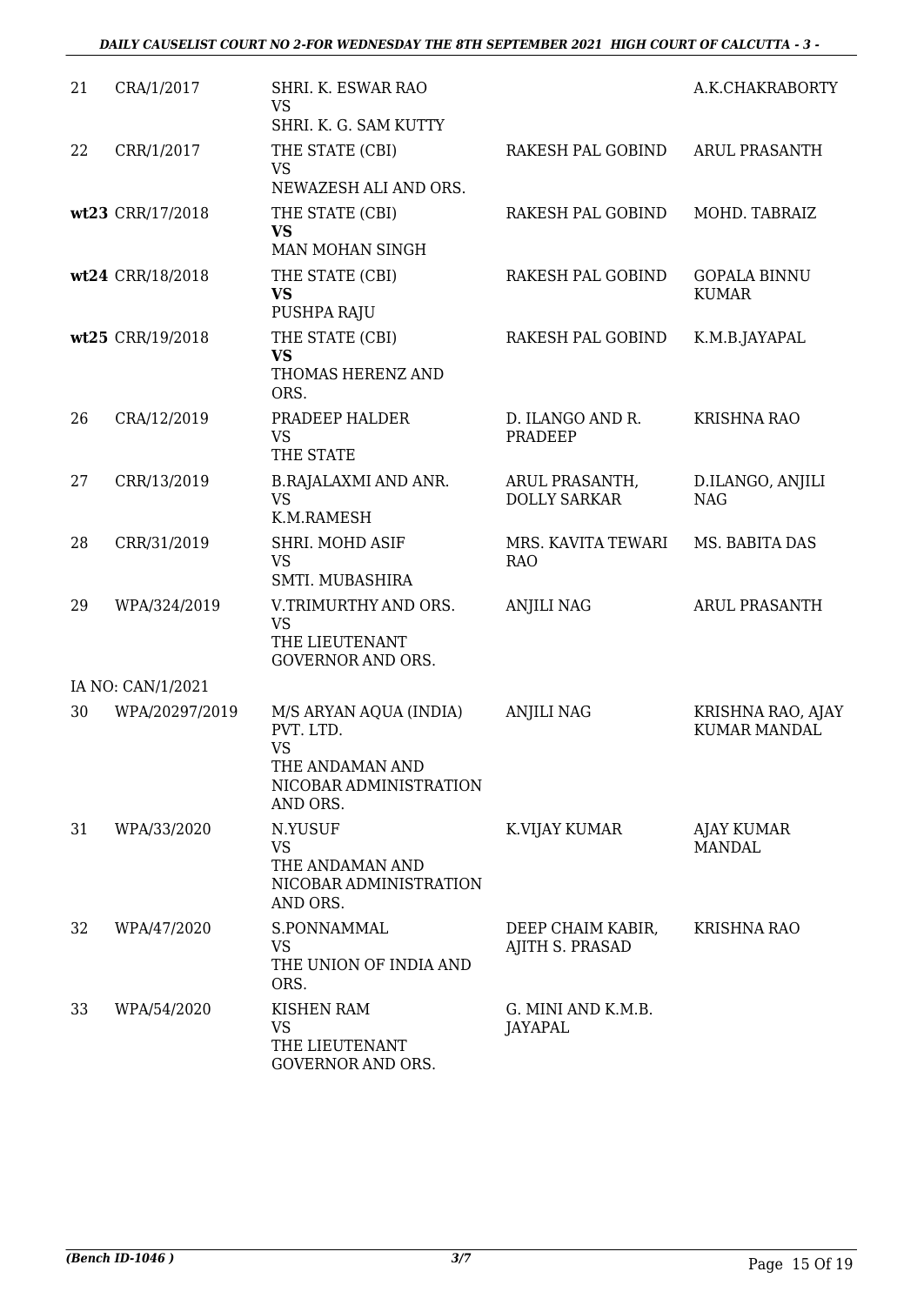| 34 | WPA/90/2020       | S. SHANMUGANATHAN<br><b>VS</b><br>ANDAMAN NICOBAR<br><b>ISLANDS INTEGRATED</b><br>DEVELOPMENT<br><b>CORPORATION LIMITED</b><br>(ANIIDCO) AND ANR. | <b>GOPALA BINU KUMAR</b>                    | <b>ANJILI NAG</b>                            |
|----|-------------------|---------------------------------------------------------------------------------------------------------------------------------------------------|---------------------------------------------|----------------------------------------------|
| 35 | WPA/94/2020       | JOHN EKKA AND ORS.<br><b>VS</b><br>THE UNION OF INDIA AND<br>ORS.                                                                                 | <b>GOPALA BINNU</b><br><b>KUMAR</b>         | <b>KRISHNA RAO</b>                           |
| 36 | WPA/96/2020       | P.VAIKUNTA RAO<br><b>VS</b><br>THE UNION OF INDIA AND                                                                                             | <b>GOPALA BINNU</b><br><b>KUMAR</b>         | <b>KRISHNA RAO</b>                           |
| 37 | WPA/100/2020      | ORS.<br>DEV DASS @ DIVA DAS AND<br>ANR.<br><b>VS</b><br>THE ARBITRATOR AND ORS.                                                                   | Anjali Nag, Shipra<br>Mondal and R. Pradeep | <b>KRISHNA RAO</b>                           |
|    | wt38 WPA/101/2020 | DEVA DASS @ DIVA DAS<br>AND ANR.<br><b>VS</b><br>THE ARBITRATOR,<br>REGISTRAR COOPERATIVE<br>SOCIETIES AND ORS.                                   | ANJILI NAG, SHIPRA<br>MANDAL, R.PRADEEP     | ARUL PRASANTH,<br><b>KRISHNA RAO</b>         |
| 39 | WPA/119/2020      | <b>LALTA PRASAD</b><br><b>VS</b><br>THE LIEUTENANT<br><b>GOVERNOR AND ORS.</b>                                                                    | <b>ANANDA HALDER</b>                        | KRISHNA RAO,<br>A.K.MANDAL,<br>K.M.B.JAYAPAL |
| 40 | WPA/122/2020      | S. K. MONIRUL ALI<br><b>VS</b><br>THE LT. GOVERNOR AND<br>ORS.                                                                                    | MOHAMMED<br><b>TABRAIZ</b>                  | <b>KRISHNA RAO</b>                           |
| 41 | WPA/124/2020      | M.KRISHNAN<br><b>VS</b><br>THE LIEUTENANT<br><b>GOVERNOR AND ORS.</b>                                                                             | MOHD. TABRAIZ                               | <b>ARUL PRASANTH</b>                         |
| 42 | WPA/135/2020      | THE DIRECTOR OF<br><b>TRANSPORT</b><br><b>VS</b><br>SHIVNATH AND ORS.                                                                             | KRISHNA RAO                                 | <b>G.BINNU KUMAR</b>                         |
| 43 | WPA/139/2020      | <b>RITA SIL</b><br><b>VS</b><br>THE ADMINISTRATOR<br>(LIEUTENANT GOVERNOR)<br>AND ORS.                                                            | <b>ANJILI NAG</b>                           | <b>ARUL PRASANTH</b>                         |
|    | wt44 WPA/190/2021 | <b>RITA SIL</b><br><b>VS</b><br>THE ADMINISTRATOR<br>(LIEUTENANT GOVERNOR)<br>AND ORS.                                                            | ANJILI NAG                                  | ARUL PRASANTH                                |
| 45 | WPA/3052/2020     | PEARLESCENT MERITECH<br>PVT. LTD. AND ANR.<br><b>VS</b><br>UNION OF INDIA AND ORS.                                                                | <b>ANJILI NAG</b>                           | <b>KRISHNA RAO</b>                           |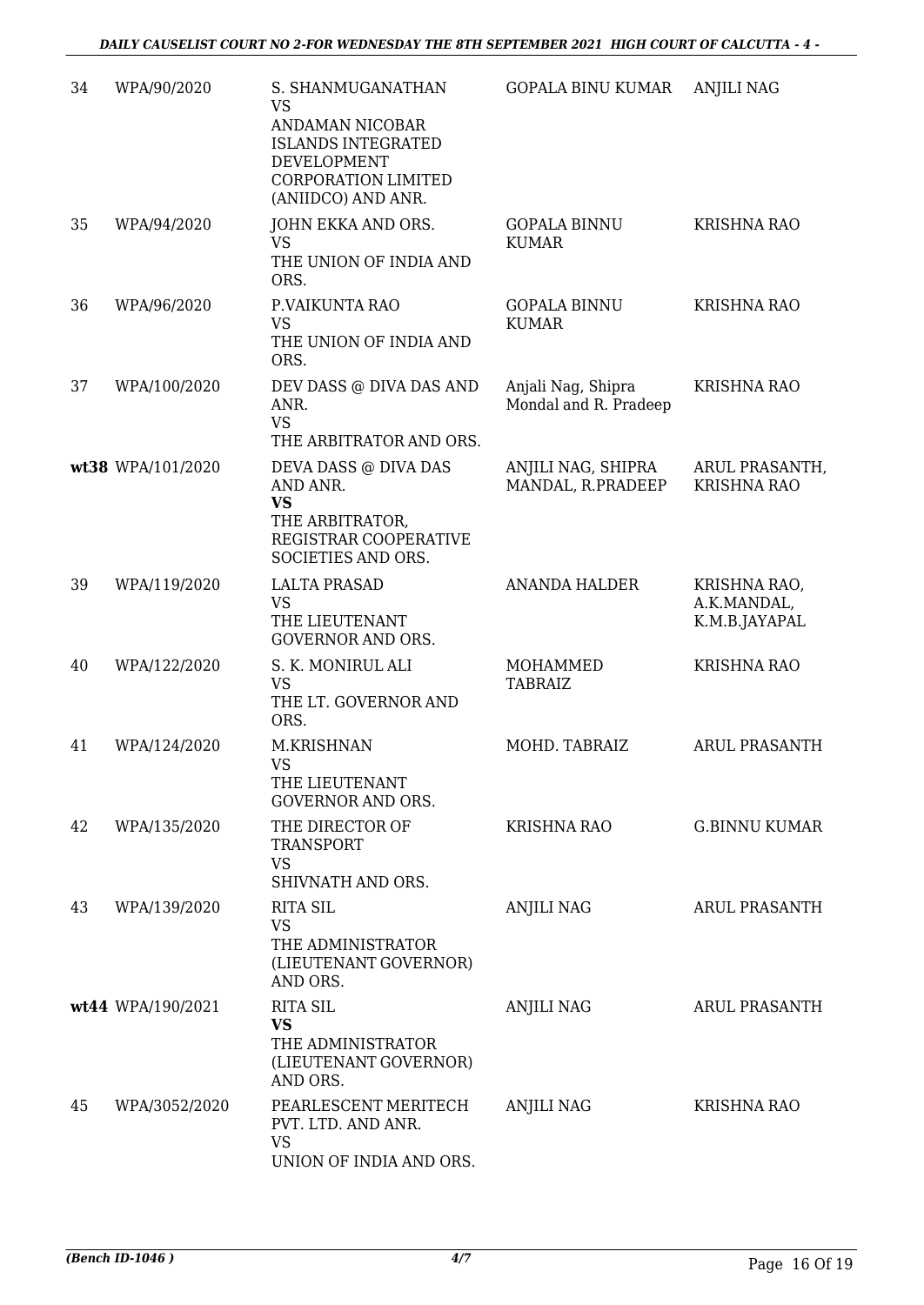| 46 | WPA/9132/2020     | SHAILAJA SINGH<br><b>VS</b><br>THE MEDICAL COUNCIL OF<br><b>INDIA AND ORS.</b>                              | <b>GOPALA BINNU</b><br><b>KUMAR</b>       | KRISHNA RAO,<br>RAJINDER SINGH              |
|----|-------------------|-------------------------------------------------------------------------------------------------------------|-------------------------------------------|---------------------------------------------|
| 47 | WPA/9309/2020     | RDS PROJECT LIMITED AND<br>ANR.<br><b>VS</b>                                                                | PHIROZE EDULJI,<br>R.BHATTACHARYA         | ARUL PRASANTH,<br>ANJILI NAG, TULSI<br>LALL |
|    |                   | UNION OF INDIA AND ORS.                                                                                     |                                           |                                             |
| 48 | WPA/44/2021       | ASHA, ASSISTANT<br>ENGINEER-I<br><b>VS</b><br>THE LT. GOVERNOR AND                                          | RAJINDER SINGH,<br><b>TAPAN KUMAR DAS</b> | KRISHNA RAO,<br>K.VIJAY KUMAR               |
| 49 | WPA/83/2021       | ORS.<br><b>ABDUL SIDDIQUE</b>                                                                               | MOHD. TABRAIZ                             | KRISHNA RAO, AJAY                           |
|    |                   | <b>VS</b><br>THE LIEUTENANT<br><b>GOVERNOR AND ANR.</b>                                                     |                                           | <b>KUMAR MANDAL</b>                         |
| 50 | WPA/135/2021      | <b>GANGA DIN</b><br><b>VS</b><br>THE ANDAMAN AND<br>NICOBAR ADMINISTRATION<br>AND ORS.                      | K.M.B.JAYAPAL,<br>G.MINI                  | <b>AJAY KUMAR</b><br><b>MANDAL</b>          |
| 51 | WPA/186/2021      | <b>ESWAR RAO</b><br><b>VS</b><br>ANDAMAN AND NICOBAR<br>STATE COOPERATIVE BANK                              | MOHD. TABRAIZ                             | KRISHNA RAO, AJAY<br><b>KUMAR MANDAL</b>    |
|    | IA NO: CAN/1/2021 |                                                                                                             |                                           |                                             |
| 52 | WPA/159/2014      | A.ZAHEED<br><b>VS</b><br>THE ANDAMAN AND<br>NICOBAR ADMINISTRATION<br>AND ORS.                              | K.M.B.JAYAPAL,<br>G.MINI                  | ARUL PRASANTH                               |
| 53 | WPA/63/2018       | M/S PANKAJ ENTERPRISES<br>AND ANR.<br><b>VS</b><br>ANDAMAN AND NICOBAR<br><b>ADMINISTRATION AND</b><br>ORS. | RAJINDER SINGH,<br><b>TAPAN KUMAR DAS</b> | <b>ANJILI NAG</b>                           |
|    | IA NO: CAN/1/2021 |                                                                                                             |                                           |                                             |
| 54 | WPA/178/2018      | P.RENU<br><b>VS</b><br>THE STATE BANK OF INDIA<br>AND ORS.                                                  | D.C.KABIR                                 | <b>ANJILI NAG</b>                           |
| 55 | WPA/282/2018      | VANVIKAS EMPLOYEES<br>ASSOCIATION AND ORS.<br><b>VS</b><br>THE MINISTRY OF HOME<br>AFFAIRS AND ORS.         | <b>GOPALA BINNU</b><br><b>KUMAR</b>       | TULSI LALL,<br><b>TASNEEM</b>               |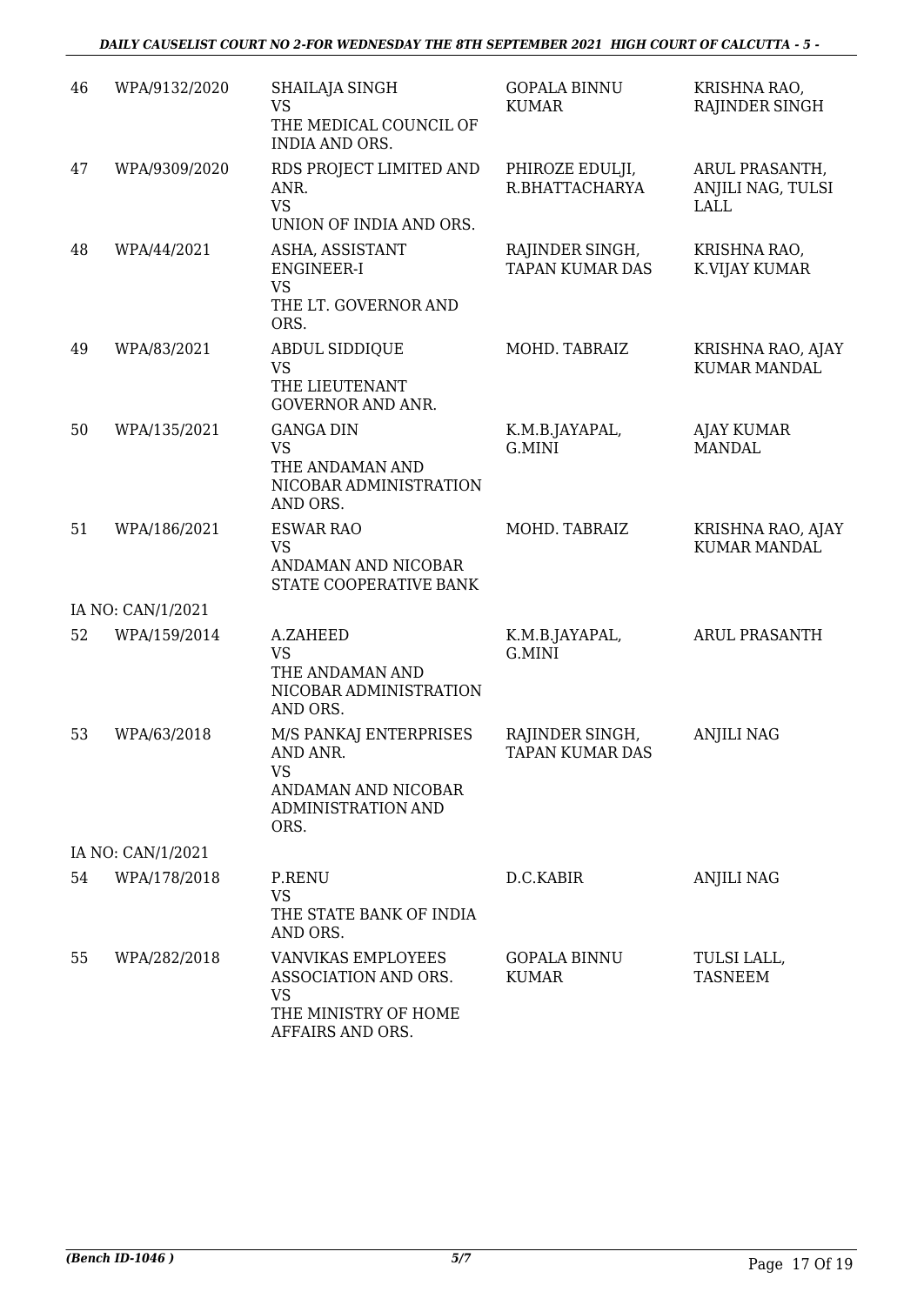| 56 | WPA/94/2019       | ANDAMAN PLANTATIONS<br>AND DEVELOPMENT<br><b>CORPORATION PRIVATE</b><br>LIMITED AND ANR.<br><b>VS</b><br>THE UNION OF INDIA AND<br>ORS. | <b>RAJA BASU</b><br>CHOUDHARY, JYOTI<br>SINGH, ASIF<br>HUSSAIN,<br><b>V.D.SIVABALAN</b> | <b>ARUL PRASANTH</b>                     |
|----|-------------------|-----------------------------------------------------------------------------------------------------------------------------------------|-----------------------------------------------------------------------------------------|------------------------------------------|
|    | wt57 WPA/95/2019  | ANDAMAN PLANTATIONS<br>AND DEVELOPMENT<br><b>CORPORATION PRIVATE</b><br>LIMITED AND ANR.<br><b>VS</b><br>UNION OF INDIA AND ORS.        | <b>RAJA BASU</b><br>CHOUDHARY, JYOTI<br>SINGH, ASIF<br>HUSSAIN,<br><b>V.D.SIVABALAN</b> | <b>ARUL PRASANTH</b>                     |
| 58 | WPA/113/2019      | K.RAJESH<br><b>VS</b><br>THE HONBLE LIEUTENANT<br><b>GOVERNOR AND ORS.</b>                                                              | <b>GOPALA BINNU</b><br><b>KUMAR</b>                                                     | <b>ARUL PRASANTH</b>                     |
|    | wt59 WPA/115/2019 | V.LAXMI KANTA<br><b>VS</b><br>THE HONBLE LIEUTENANT<br><b>GOVERNOR AND ORS.</b>                                                         | <b>GOPALA BINNU</b><br><b>KUMAR</b>                                                     | <b>ARUL PRASANTH</b>                     |
|    | wt60 WPA/116/2019 | LINGA RAJU<br><b>VS</b><br>THE HONBLE LIEUTENANT<br><b>GOVERNOR AND ORS.4 ORS</b>                                                       | <b>GOPALA BINNU</b><br><b>KUMAR</b>                                                     | <b>ARUL PRASANTH</b>                     |
|    | wt61 WPA/118/2019 | <b>ARATI MONDAL</b><br><b>VS</b><br>THE HONBLE LIEUTENANT<br><b>GOVERNOR AND ORS.</b>                                                   | <b>GOPALA BINNU</b><br><b>KUMAR</b>                                                     | <b>ARUL PRASANTH</b>                     |
|    | wt62 WPA/119/2019 | VIJAY LAXMI<br><b>VS</b><br>THE HONBLE LIEUTENANT<br><b>GOVERNOR AND ORS.</b>                                                           | <b>GOPALA BINNU</b><br><b>KUMAR</b>                                                     | <b>ARUL PRASANTH</b>                     |
| 63 | WPA/174/2019      | N. MANIMEKALAI AND ANR.<br><b>VS</b><br>THE KAMARAJ ENGLISH<br>MEDIUM SCHOOL                                                            | <b>G. BINNU KUMAR</b>                                                                   | M.P. KAMARAJ                             |
|    | wt64 WPA/231/2019 | THE SECRETARY, KAMARAJ<br>ENGLISH MEDIUM SCHOOL<br><b>VS</b><br>N. MANIMEKALAI (EX-<br>CLERK) AND ANR.                                  | M.P. KAMARAJ                                                                            | G. BINNU KUMAR                           |
| 65 | WPA/200/2019      | M/S. NEW BHARAT<br><b>ENGINEERING WORKS</b><br><b>VS</b><br>ANDAMAN AND NICOBAR<br><b>ADMINISTRATION AND</b><br>ORS.                    | DEEP CHAIM, KABIR,<br>S. AJITH PRASAD                                                   | KRISHNA RAO, AJAY<br><b>KUMAR MANDAL</b> |
| 66 | WPA/206/2019      | <b>SUDEEP RAI SHARMA</b><br><b>VS</b><br>THE UNION OF INDIA AND<br>ORS.                                                                 | GOPALA BINU KUMAR                                                                       | S.GANGULY                                |